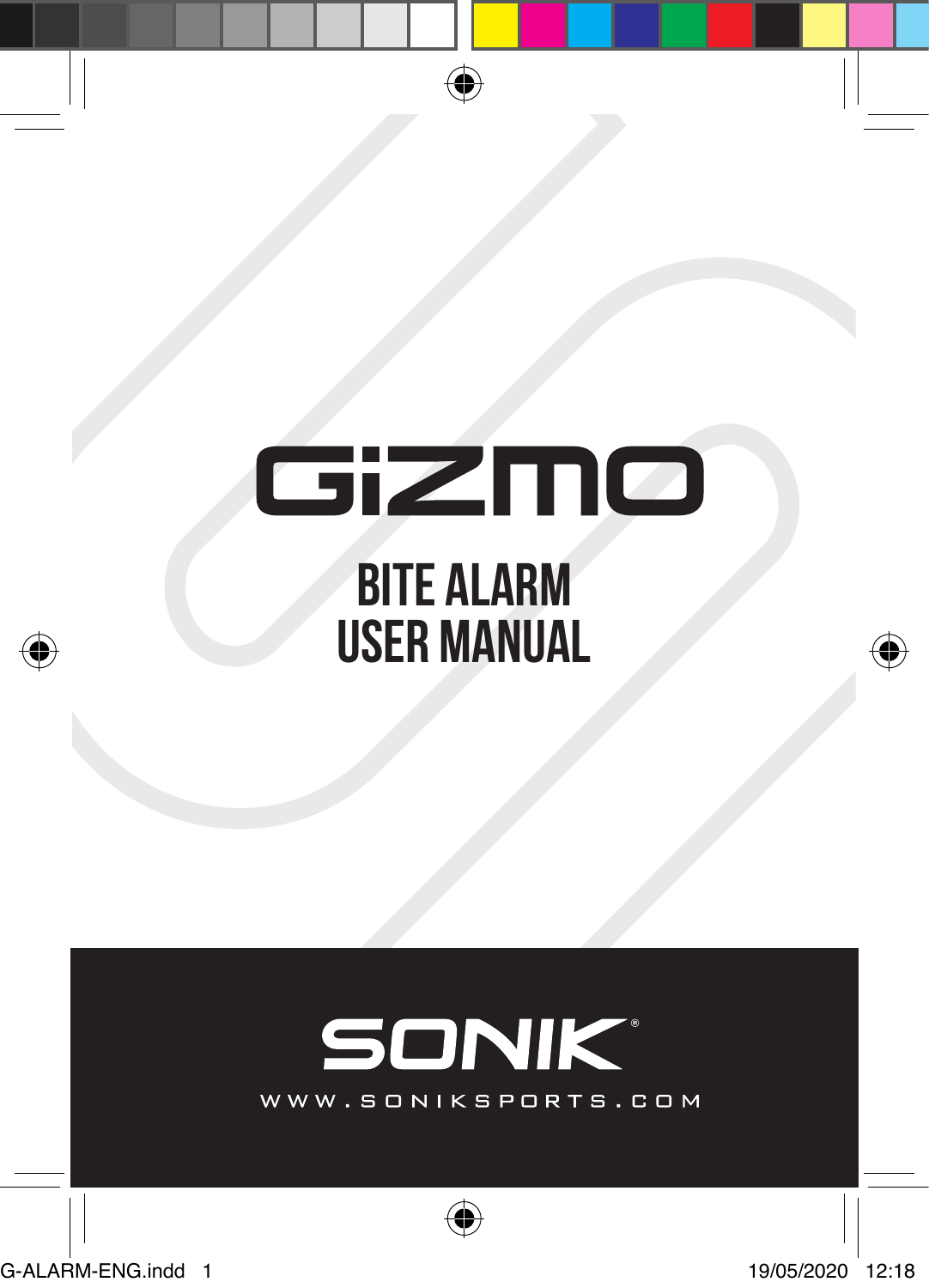

# WELCOME

Congratulations and thank you for purchasing your new Sonik® GIZMO® Bite alarm. We are sure that it will provide you with many years of faithful service in your angling. Please take a few moments to read this manual. The advice it contains will enable you to get the very best performance from your GIZMO® bite alarm.

G-ALARM-ENG.indd 2 19/05/2020 12:18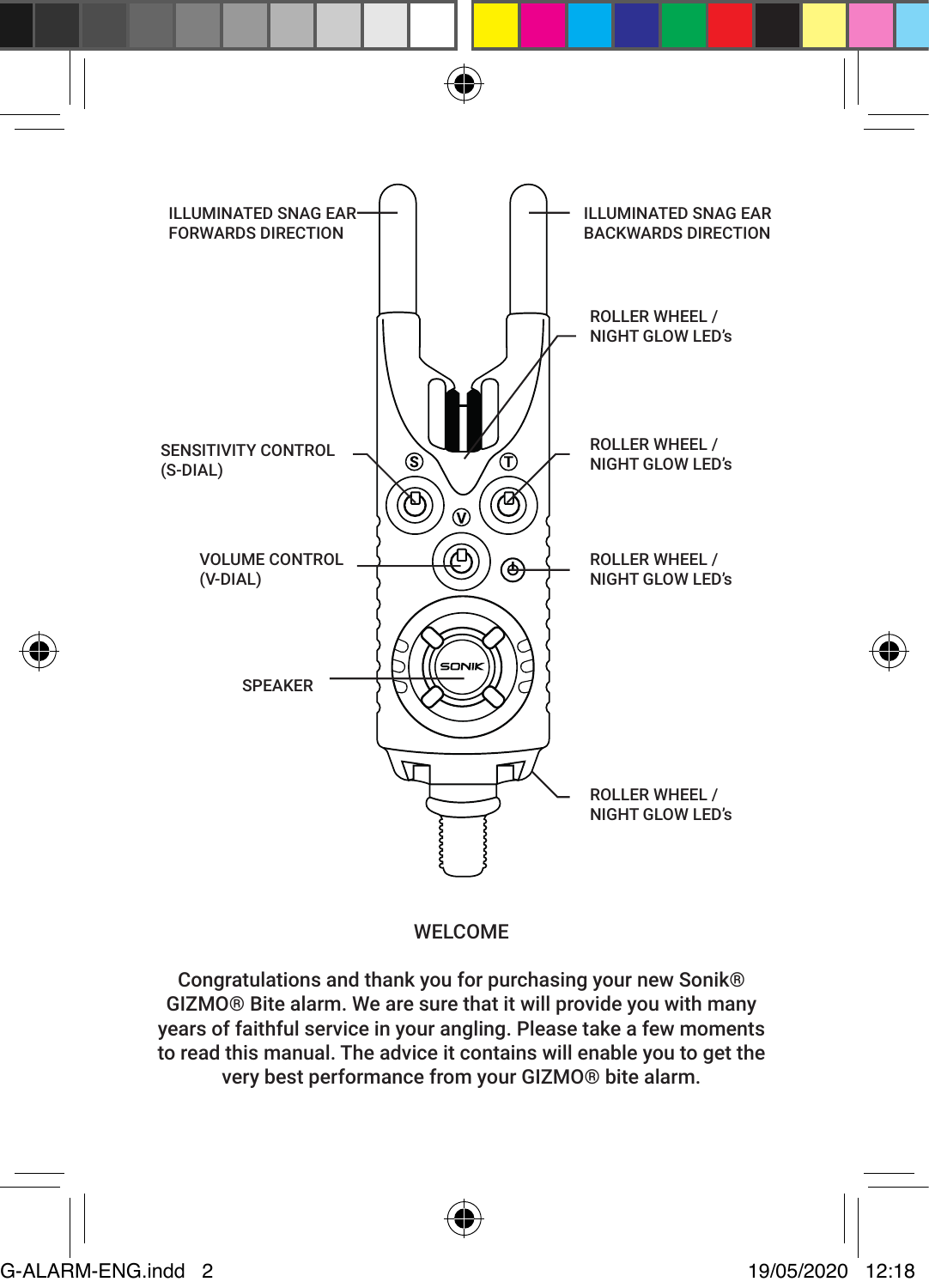# GIZMO ALARM SPECIFICATION

- » Twin illuminated snag ears and line roller
- » Colours available (Red, Yellow, Green, Blue)
- » 8 Sensitivity Levels
- » 8 Volume and Tone settings (including silent mode)
- » One-touch intelligent mute function
- » Silent start up
- » 2.5mm power out socket
- » Forward and backward drop back indication
- » Night glow LED function
- » Silent Low battery warning
- » Up to 150m range
- » Requires 2 x AAA Batteries
- » Sealed electronics
- » Supplied with clip on protective cover

# GIZMO RECEIVER SPECIFICATION

- » 4 Channels, Red-Yellow-Green-Blue
- » Dedicated LED for drop back indication
- » 3-Modes (Light + Sound) (Light + Vibro) (Light + Sound + Vibro)
- » Auto Alarm head tone matching
- » Silent Start Up
- » Silent Low battery warning
- » Anti-theft alarm
- » Built-in Torch function
- » Lanyard attachment point
- » Up to 150m range
- » Requires 2 x AAA Batteries

# GIZMO BIVVY LIGHT SPECIFICATION

- » Manual on/off mode or automatic illumination mode when alarm triggered
- » Six colour channels (Red, Green, Blue, Yellow, Purple, White)
- » 7 volume levels including silent
- » Supplied with magnetic or hook bivvy attachment» Brightness adjustment (4 levels)
- » Delay adjustment (6 modes)
- » Silent Low battery warning
- » Requires 3 x AAA Batteries



G-ALARM-ENG.indd 3 19/05/2020 12:18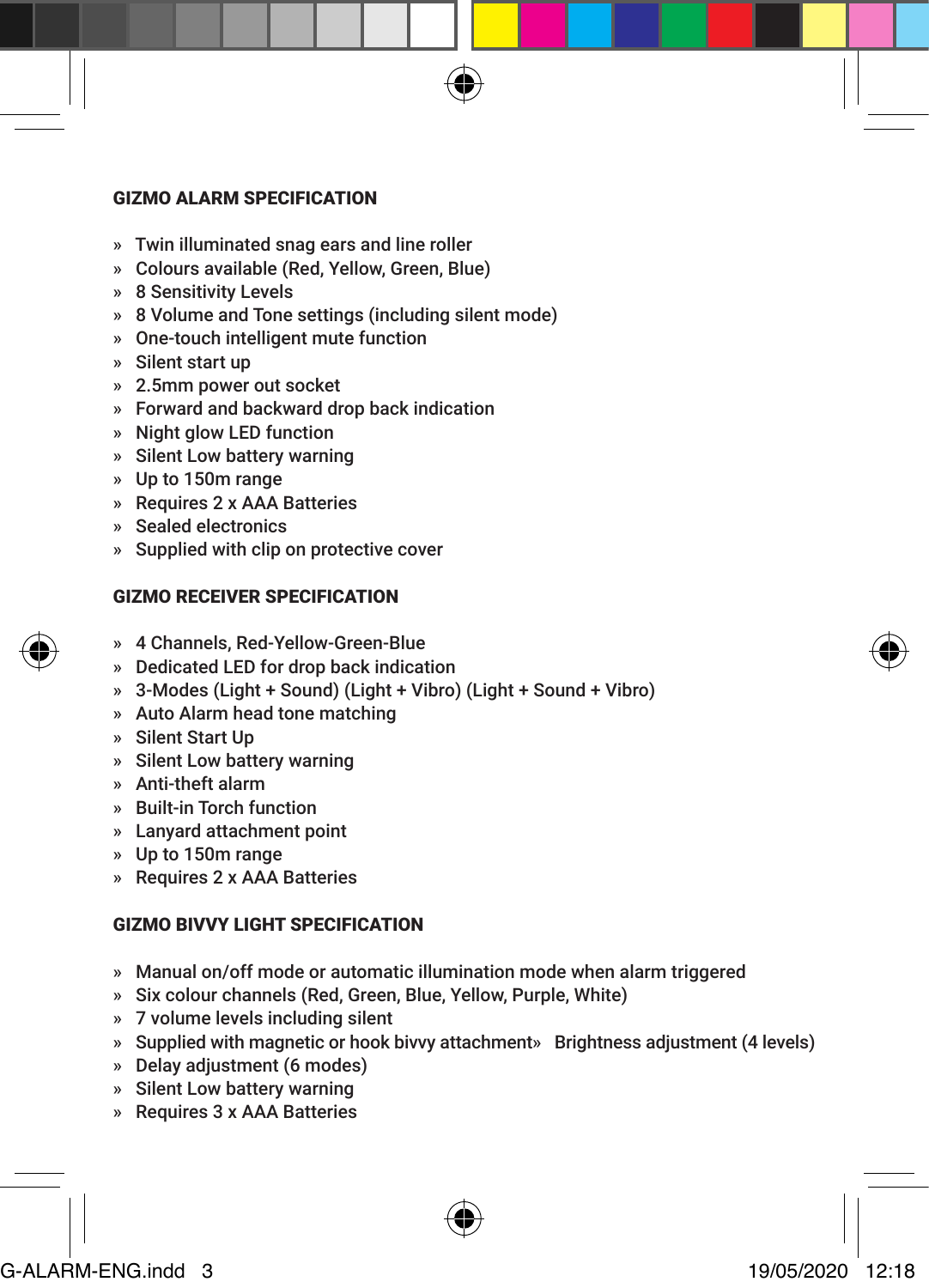#### GETTING STARTED

# Battery Fitting/Replacement

Remove the battery compartment cover by sliding it carefully down to remove it from the casing. Insert 2 x AAA 1.5V batteries noting the polarity shown on the connection terminals. Alarm speaker will sound when batteries are fitted correctly. Replace the battery cover ensuring that it closes positively into place.

#### SWITCHING ON / OFF

To turn the alarm on, press and hold the on/off button; LED's will flash four times. To turn the alarm off, press and hold the on/off button; LED's will flash once.

# VOLUME CONTROL

To adjust volume, turn the V-dial. The first volume setting is silent.

# TONE CONTROL

To adjust tone, turn the T-dial. The speaker will sound the tone selected.

#### SENSITIVITY CONTROL

To adjust sensitivity, turn the S-dial.

## INTELLIGENT MUTE MODE

Press the on/off-button to enter mute mode. Illuminated snag ears will alternate flash for 30 seconds then the alarm will automatically re-arm. Pressing the on/off-button at any time during the 30 seconds will exit mute mode.

# EXTENSION OUT SOCKET

Located on the underside of the alarm this is compatible with most illuminated indicators with 2.5mm jack plug connection.



# G-ALARM-ENG.indd 4 19/05/2020 12:18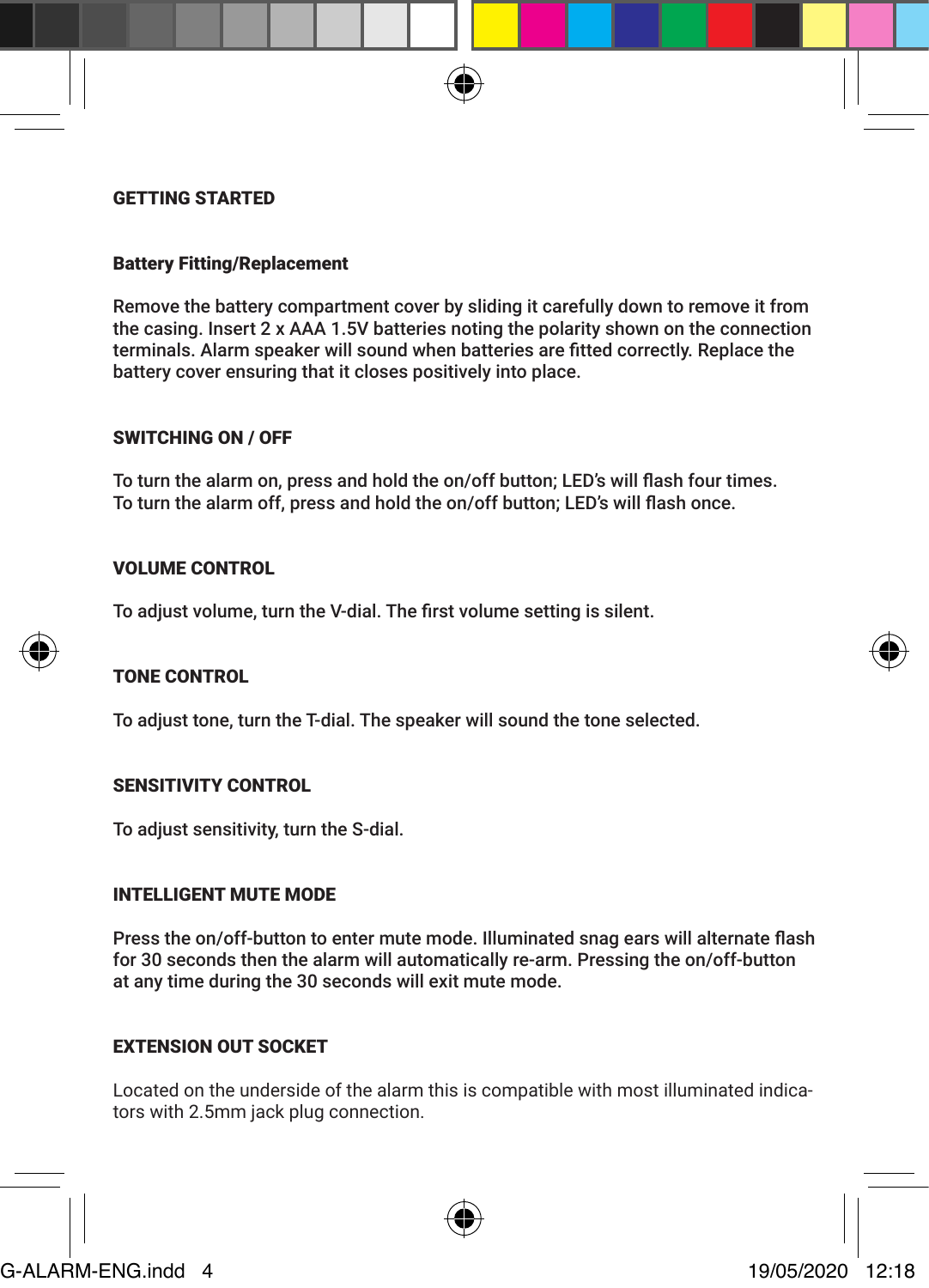# FUNCTIONS IN USE

The left snag ear and roller wheel will illuminate upon forwards activation. The right snag ear and roller wheel will illuminate upon backwards activation and speaker will sound with a low tone for drop-back activation.

# NIGHT GLOW LED's

To activate the night glow LED's, double press the on/off button. The roller wheel LED's will illuminate on a low brightness setting. Double press the on/off button to deactivate.

# LOW BATTERY WARNING

When a low battery voltage is detected the main alarm LED will flash quickly 5-times 3-seconds after alarm start up and once every 10 minutes to signal a low battery. Battery should be replaced within 24hrs.

# CARE OF YOUR GIZMO® ALARM

All GIZMO® alarm products have been designed to be weatherproof. However, it is important that after use in extreme wet conditions the unit be allowed to dry out indoors.

# NOTES

Maximum battery voltage should never exceed 5V or damage to electronic components is possible.

Each main receiver will only respond to paired transmitters.

To save battery life; the alarm should be powered off when not in use. Please remove the battery when unit is not being used for extended periods of time.

Use of good quality alkaline batteries is recommended for best performance.

# ALARM TECH SPECS

Battery Type: AAA Battery voltage: 3V Standby current (night LED's on) 0.15mA Operating Current (peak level): 150mA Wireless transmission Type: AM Wireless transmission operating frequency 433.92 MHz Effective range for wireless transmission: 150m Effective range for wireless transmission: 150m

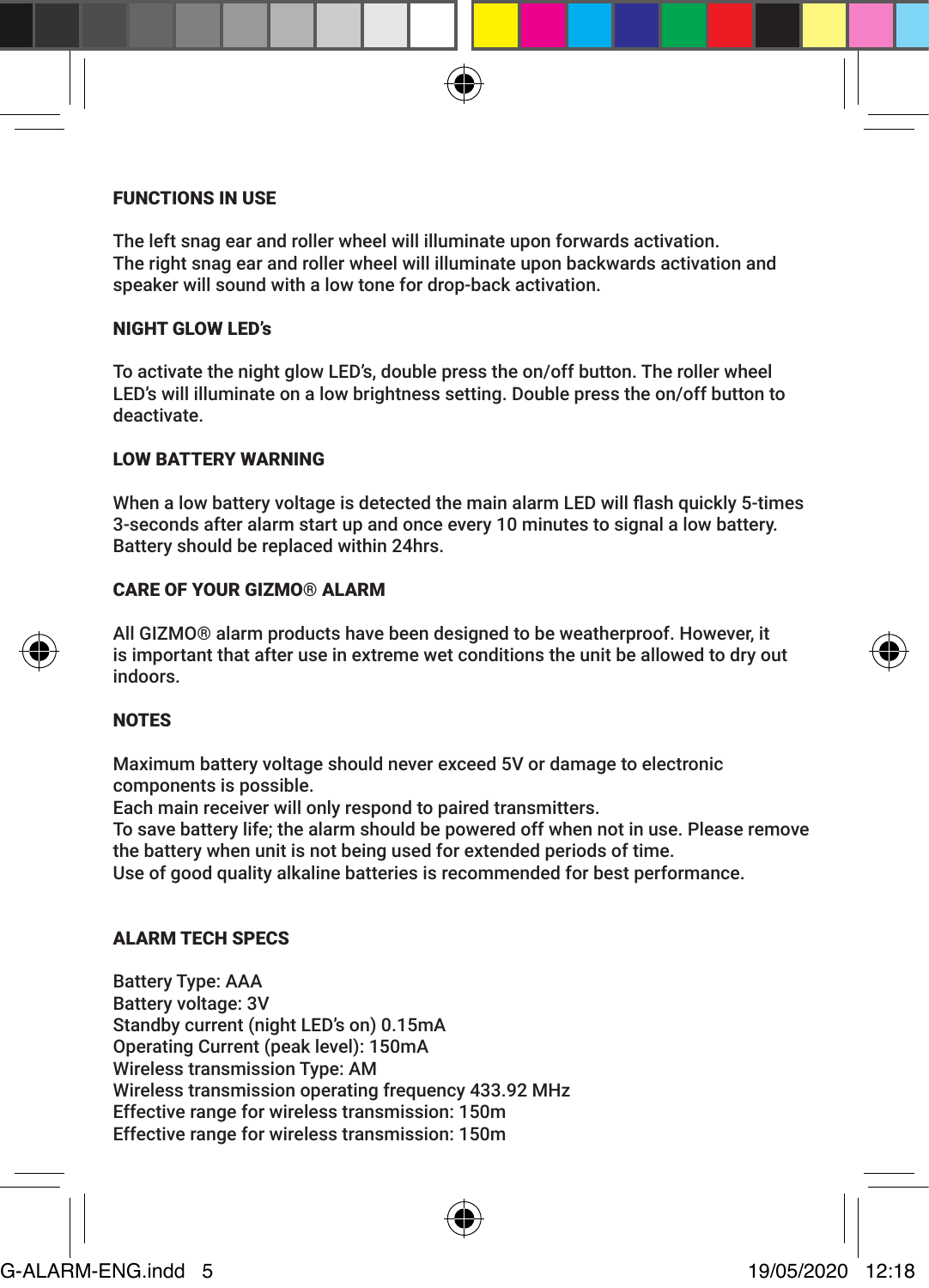



# WARNINGS

Do not trigger LED or speaker in close proximity to human or animal eyes and ears. Please store your Sonik® GIZMO® alarms, receiver & bivvy light out of reach of children. Avoid dropping or subjecting your GIZMO® equipment to impacts.

# DRYING OUT AFTER USE

All Sonik® GIZMO® electronics have been designed to be weatherproof. However, after use in heavy rain, it is important to allow the units to dry out properly indoors; removing any protective covers.



VER 2.0 SONIK SPORTS LTD. reserve the right to alter or modify the contents of this manual.





Customer care department Sonik Sports Limited Unit 3 Riverside Business Park Coniston Court Blyth, Northumberland NE24 4RP

Tel +44 (0) 1670 798 910 Email: customerservices@soniksports.com



WWW.SONIKSPORTS.COM



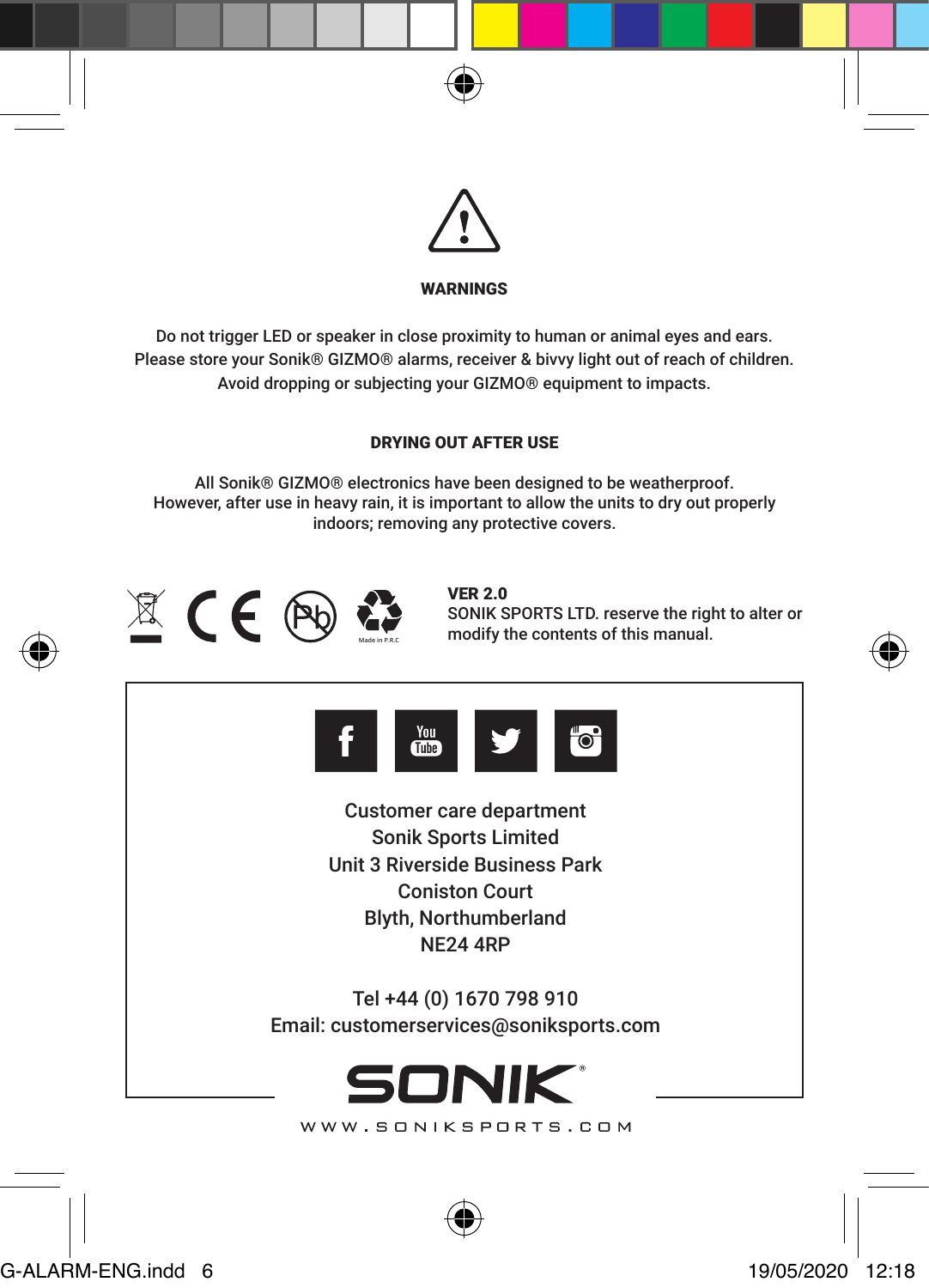



# WELKOM

Hartelijk bedankt voor het kopen van de nieuwe Sonik® GIZMO® beetmelders. We weten zeker dat u hiermee vele jaren met plezier kunt vissen. Neem even de tijd om deze handleiding te lezen. Op basis van deze handleiding kunt u de GIZMO®-beetmelders optimaal gebruiken.

NL



G-ALARM-ENG.indd 7 19/05/2020 12:18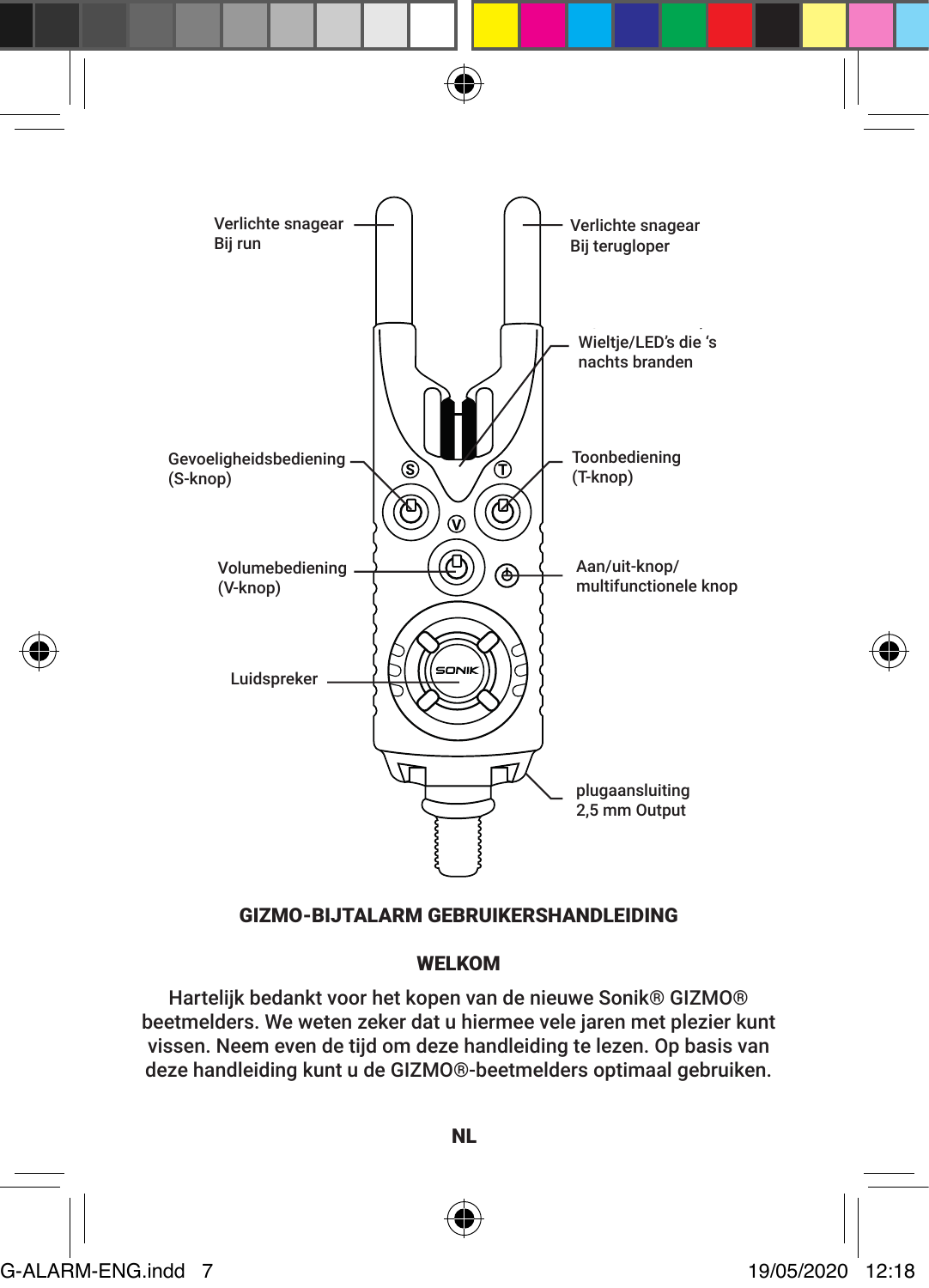# AAN DE SLAG

Batterij plaatsen/vervangen

Verwijder de kap van het batterijcompartiment door deze naar beneden te schuiven en van de behuizing te halen. Plaats 2 AAA-batterijen van 1,5 V en let hierbij op de polariteit van de terminals. De alarmluidspreker speelt een geluid af wanneer de batterijen correct zijn geplaatst. Plaats de kap van het batterijcompartiment terug op zijn plek.

# IN- EN UITSCHAKELEN

Als u het alarm wilt inschakelen, houdt u de aan/uit-knop ingedrukt. De LED's knipperen dan vier keer.

Als u het alarm wilt uitschakelen, houdt u de aan/uit-knop ingedrukt. De LED's knipperen dan één keer.

# VOLUME BEDIENEN

Draai aan de V-knop om het volume aan te passen. De eerste volume-instelling is het geluidsniveau 0.

#### TOON BEDIENEN

Draai aan de T-knop om de toon aan te passen. Door de luidspreker wordt de geselecteerde toon afgespeeld.

#### GEVOELIGHEID BEDIENEN

Draai aan de S-knop om de gevoeligheid aan te passen.

# MODUS VOOR INTELLIGENT DEMPEN

Druk op de aan/uit-knop om de gedempte modus te openen. De verlichte klem knippert gedurende 30 seconden en daarna wordt het alarm automatisch opnieuw vergrendeld. Als u op enig moment tijdens de 30 seconden op de aan/uit-knop drukt, wordt de gedempte modus weer gesloten.

# **AANSLUITING**

Aan de onderzijde van het alarm zit een aansluitingsmogelijkheid voor de meeste verlichte indicatoren met een jackaansluiting van 2,5 mm.





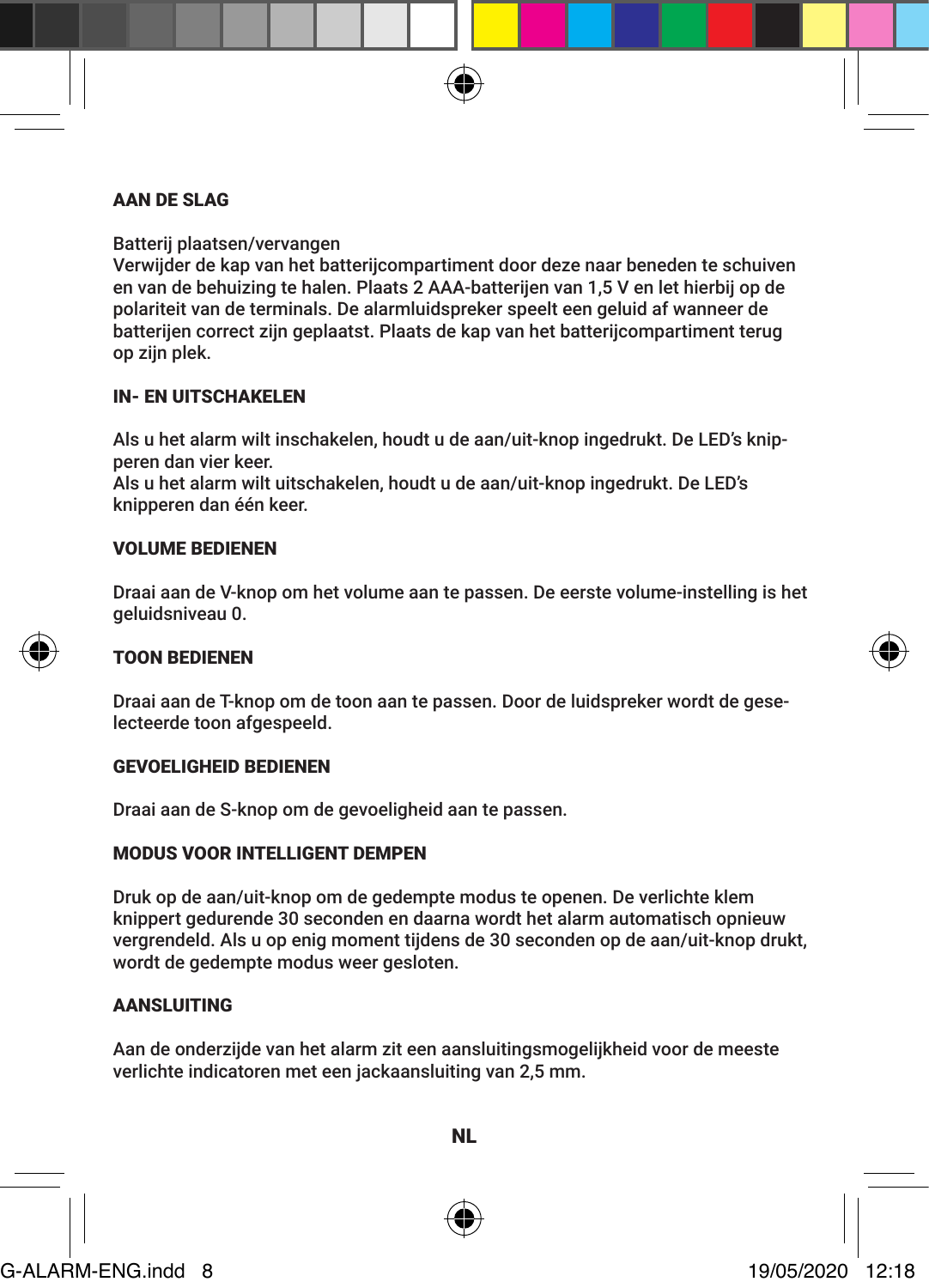# FUNCTIES TIJDENS GEBRUIK

De linkse klem en het wieltje worden verlicht bij activiteit naar voren. De rechtse klem en het wieltje worden verlicht bij activiteit naar achteren. De luidspreker speelt een lage toon af bij activering door vallen.

#### NACHT-LED'S

Als u de nachtelijke LED's wilt activeren, drukt u twee keer op de aan/uit-knop. De LED's van het wieltje gaan aan bij een laag ingestelde helderheid. Druk twee keer op de aan/uit-knop om ze uit te schakelen.

# WAARSCHUWING BATTERIJ BIJNA LEEG

Als er een lage batterijspanning wordt gedetecteerd, knippert de LED van het hoofdalarm snel 5 keer 3 seconden nadat het alarm is opgestart. Dit wordt elke 10 minuten herhaald om de lage batterijspanning aan te tonen. De batterij moet binnen 24 uur worden vervangen.

#### HET GIZMO®-ALARM ONDERHOUDEN

Alle GIZMO®-alarmproducten zijn weersbestendig. Het is echter wel belangrijk om de unit na gebruik in extreem nat weer binnenshuis te laten opdrogen.

#### **OPMERKINGEN**

- 1. De maximale batterijspanning mag nooit meer zijn dan 5 V, anders raken de elektronische onderdelen mogelijk beschadigd.
- 2. Elke hoofdontvanger reageert alleen op gekoppelde transmitters.
- 3. Als u de batterij langer wilt laten meegaan, schakelt u het alarm uit wanneer deze niet wordt gebruikt. Verwijder de batterij wanneer de unit gedurende langere perioden niet wordt gebruikt.
- 4. Het wordt aanbevolen alkaline-batterijen van goede kwaliteit te gebruiken voor de beste prestaties.

# TECHNISCHE SPECIFICATIES ALARM

Batteriitype: AAA Batterijspanning: 3 V Stoom in stand-bymodus (nacht-LED's aan) 0,15 mA Bedrijfsstroom (piekniveau): 150 mA Type draadloze transmissie: AM Bedrijfsfrequentie draadloze transmissie 443,92 MHz Effectief bereik voor draadloze transmissie: 150 m

NL



G-ALARM-ENG.indd 9 19/05/2020 12:18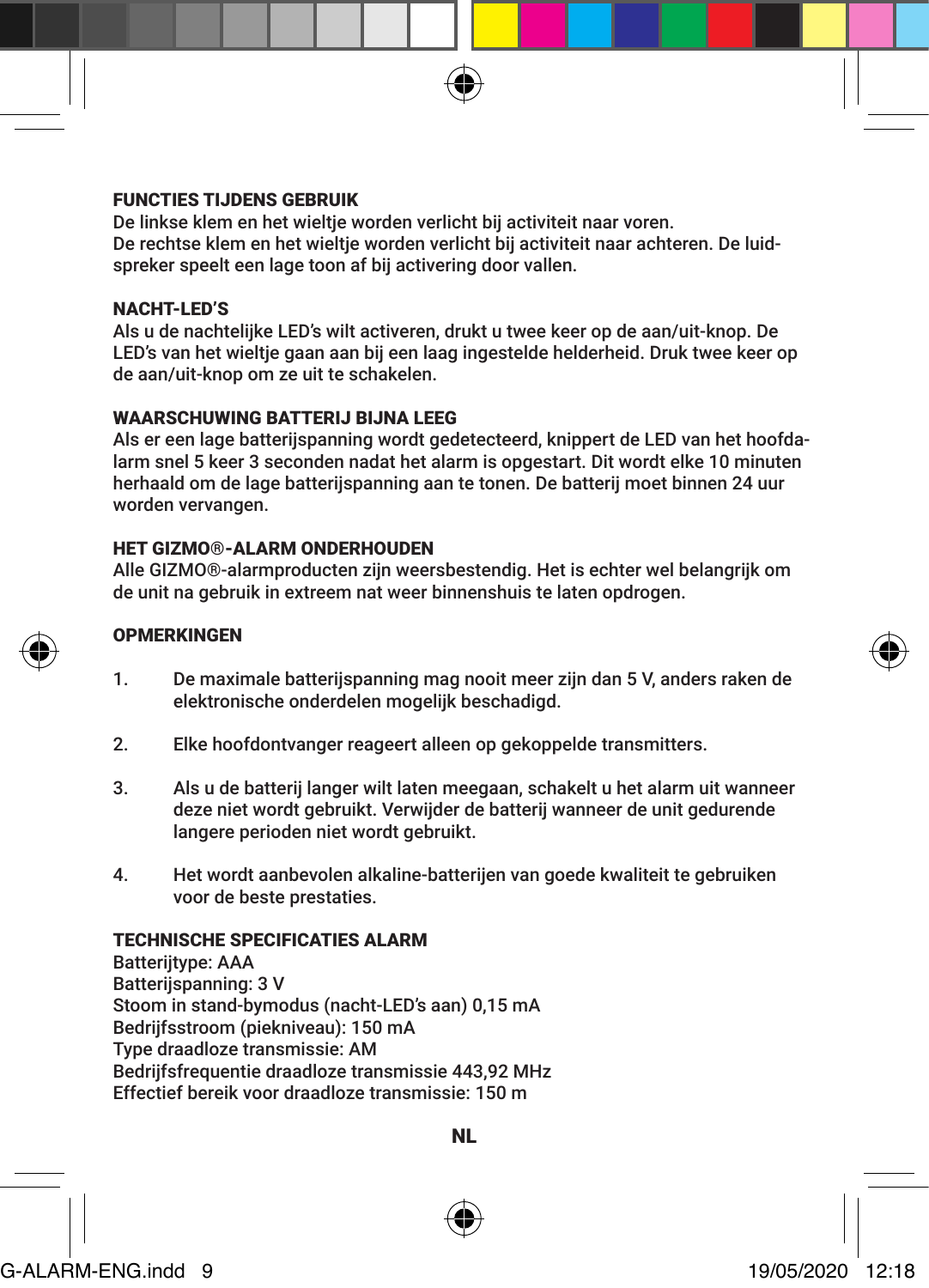

# GIZMO BEIßALARM BEDIENUNGSANLEITUNG

# **WILLKOMMEN**

Glückwunsch und vielen Dank für Ihren Kauf des neuen Sonik® GIZMO® Beißalarms. Wir sind sicher, dass er Ihnen beim Angeln jahrelang zuverlässige Dienste leisten wird. Bitte nehmen Sie sich einen Moment lang Zeit, um diese Anleitungen zu lesen. Mit diesen Ratschlägen erhalten Sie die beste Leistung von Ihrem GIZMO® Beißalarm.

G-ALARM-ENG.indd 10 19/05/2020 12:18

DE

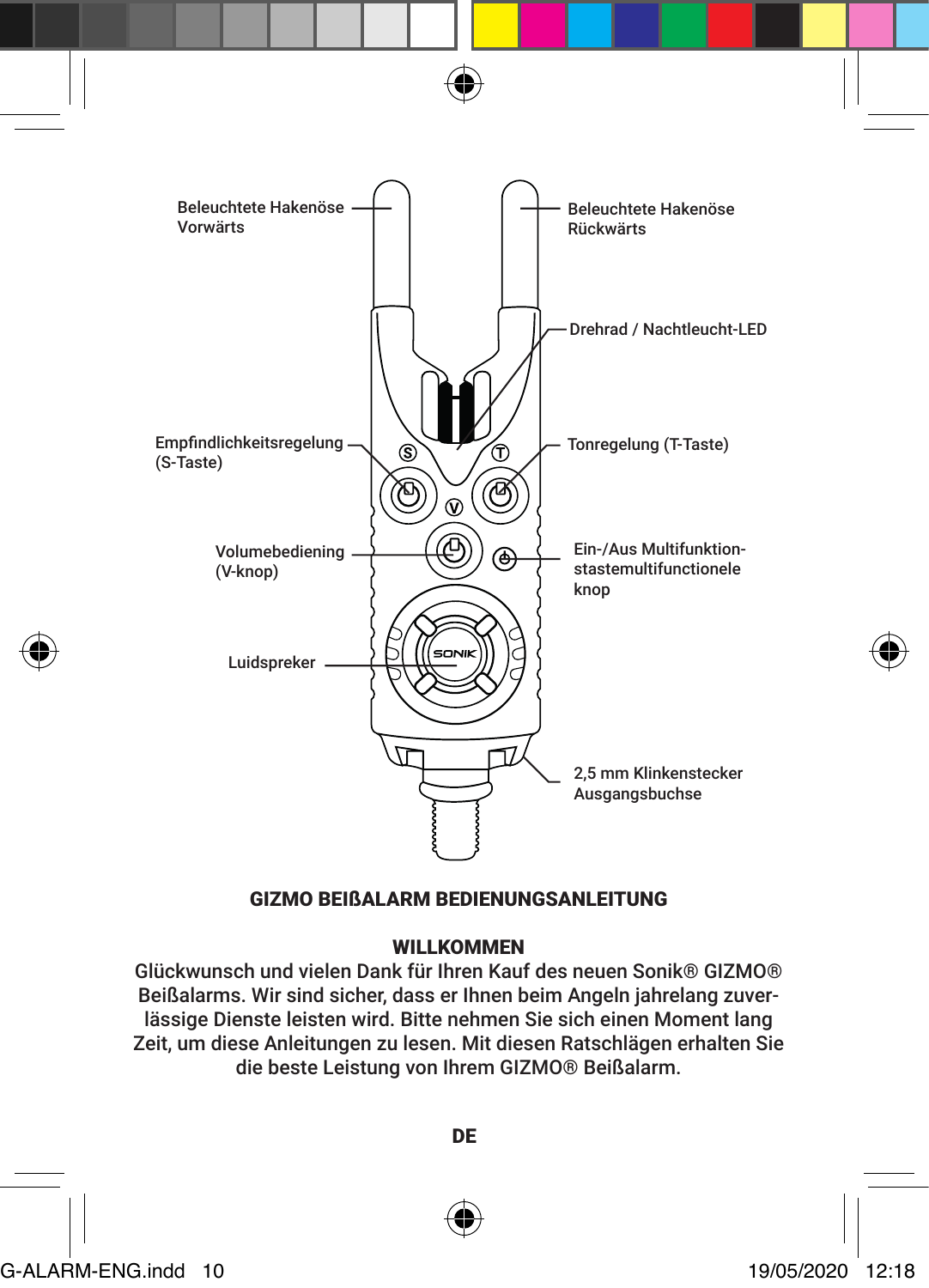# ERSTE SCHRITTE

Einsetzen / Austauschen der Batterien

Nehmen Sie den Deckel des Batterienfachs ab, indem Sie ihn vorsichtig nach unten schieben und vom Gehäuse entfernen. Stecken Sie unter Beachtung der Polarität der Anschlussklemmen 2 x AAA 1.5V Batterien ein. Der Lautsprecher des Alarms ertönt, wenn die Batterien richtig eingesteckt wurden. Schieben Sie den Deckel des Batteriefachs wieder auf das Gehäuse, bis er einrastet.

# EIN-/AUSSCHALTEN

Um den Alarm einzuschalten, halten Sie die Ein-/Austaste gedrückt. Die LEDs werden vier Mal aufleuchten.

Um den Alarm auszuschalten, halten Sie die Ein-/Austaste gedrückt. Die LEDs werden einmal aufleuchten.

#### LAUTSTÄRKENREGELUNG

Drehen Sie zum Regeln der Lautstärke die V-Taste. Die erste Lautstärkenregelung ist die Stummschaltung.

#### TONREGELUNG

Drehen Sie zum Regeln des Tons die T-Taste. Der ausgewählte Ton ertönt dann aus dem Lautsprecher.

#### EMPFINDLICHKEITSREGELUNG

Drehen Sie zum Regeln der Empfindlichkeit die S-Taste.

#### INTELLIGENTER STUMMMODUS

Drücken Sie auf die Ein-/Austaste, um in den Stummmodus zu gehen. Die beleuchteten Hakenösen leuchten abwechselnd 30 Sekunden lang auf und der Alarm wird dann automatisch neu eingerichtet. Wenn Sie während der 30 Sekunden zu einer beliebigen Zeit die Ein-/Austaste betätigen, verlassen Sie den Stummmodus.

#### **ERWEITERUNGSBUCHSE**

Diese Buchse befindet sich auf der Unterseite des Alarms und ist mithilfe eines 2.5 mm Klinkensteckers mit den meisten Leuchtanzeigen kompatibel.

DE

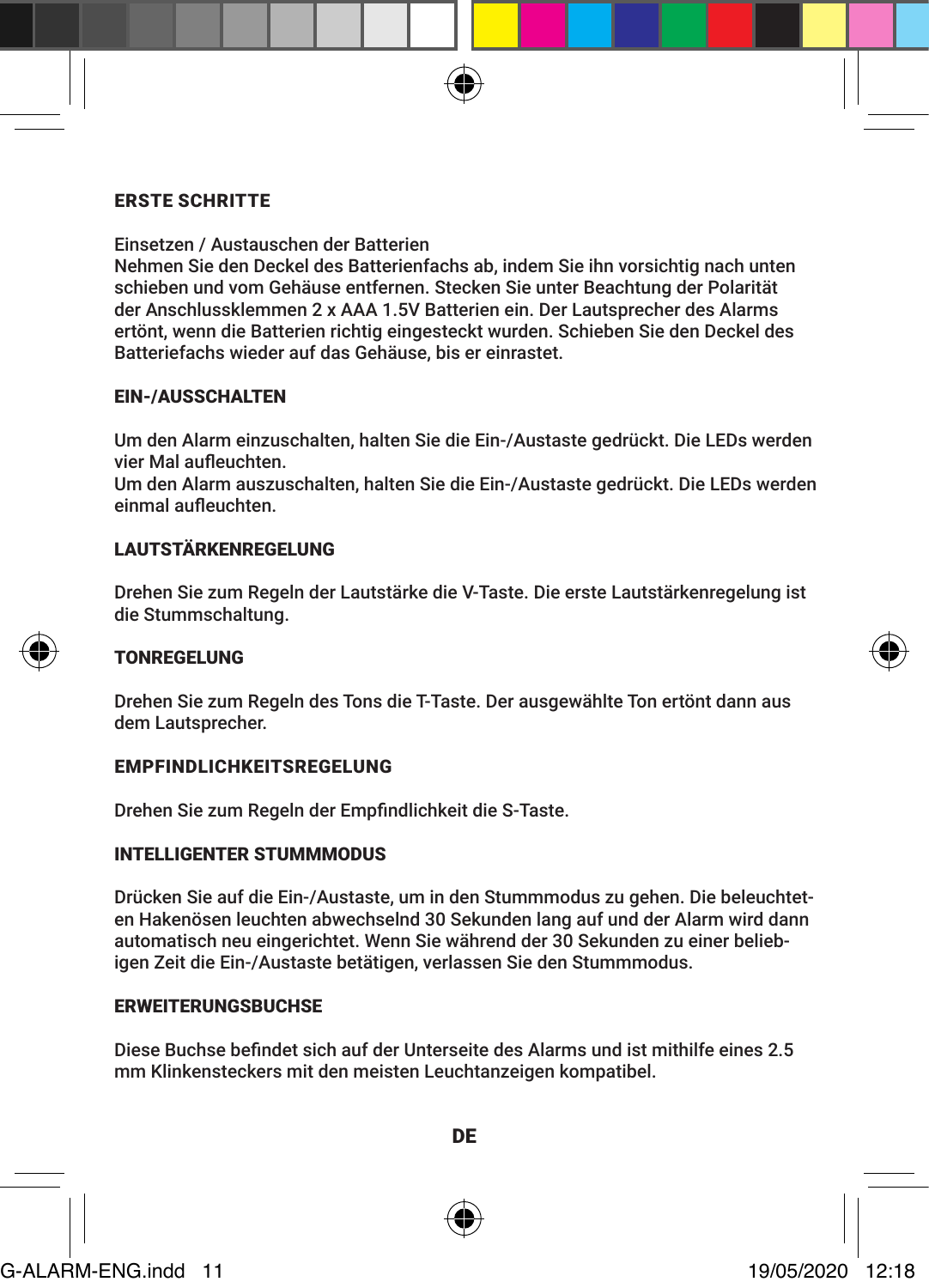# **NUTZUNGSFUNKTIONEN**

Die linke Hakenöse und das Drehrad leuchten beim Aktivieren auf. Die rechte Hakenöse und das Drehrad leuchten Rückwärtsaktivieren auf und der Lautsprecher zeigt die Rückwärtsaktivierung mit einem tiefen Ton an.

# NACHTLEUCHT-LEDS

Drücken Sie zweimal auf den Ein-/Ausschalter, um die Nachtleucht-LEDs zu aktivieren. Die Drehrad-LEDs leuchten schwach auf. Zum Ausschalten erneut zweimal auf den Ein-/Ausschalter drücken.

# SCHWACHE BATTERIE-WARNUNG

Wird eine schwache Batteriespannung festgestellt, leuchtet die LED des Hauptalarms nach dem Alarmstart schnell fünfmal 3 Sekunden lang auf, und danach alle 10 Minuten, um auf eine schwache Batterie hinzuweisen. Die Batterie sollte innerhalb von 24 Stunden ersetzt werden.

# PFLEGE IHRES GIZMO® ALARMS

Alle GIZMO® Alarmprodukte sind wetterfest konzipiert. Es ist jedoch wichtig, dass das Gerät nach der Nutzung in extrem nassem Wetter an einem trockenen Ort ausgetrocknet wird.

#### **HINWEISE**

- 1. Die maximale Batteriespannung darf niemals 5 V übersteigen, denn dies könnte die elektronischen Bauteile beschädigen.
- 2. Jeder Hauptempfänger reagiert nur auf gepaarte Sender.
- 3. Um Batterie zu sparen, sollte das Gerät ausgeschaltet werden, wenn es nicht genutzt wird. Bitte entfernen Sie die Batterie, wenn das Gerät über einen längeren Zeitraum hinweg nicht benutzt wird.
- 4. Für die beste Leistung werden hochwertige Alkali-Batterien empfohlen.

# TECHNISCHE SPEZIFIKATIONEN DES ALARMS

Batterietyp: AAA Batteriespannung: 3V Ruhestrom (Nacht-LEDs an) 0,15 mA Betriebsstrom (Spitzenwert) 150 mA Drahtloser Übertragungstyp: AM Betriebsfrequenz für drahtlose Übertragung 433.92 MHz Effektive Reichweite für drahtlose Übertragung: 150 m

DE



# G-ALARM-ENG.indd 12 19/05/2020 12:18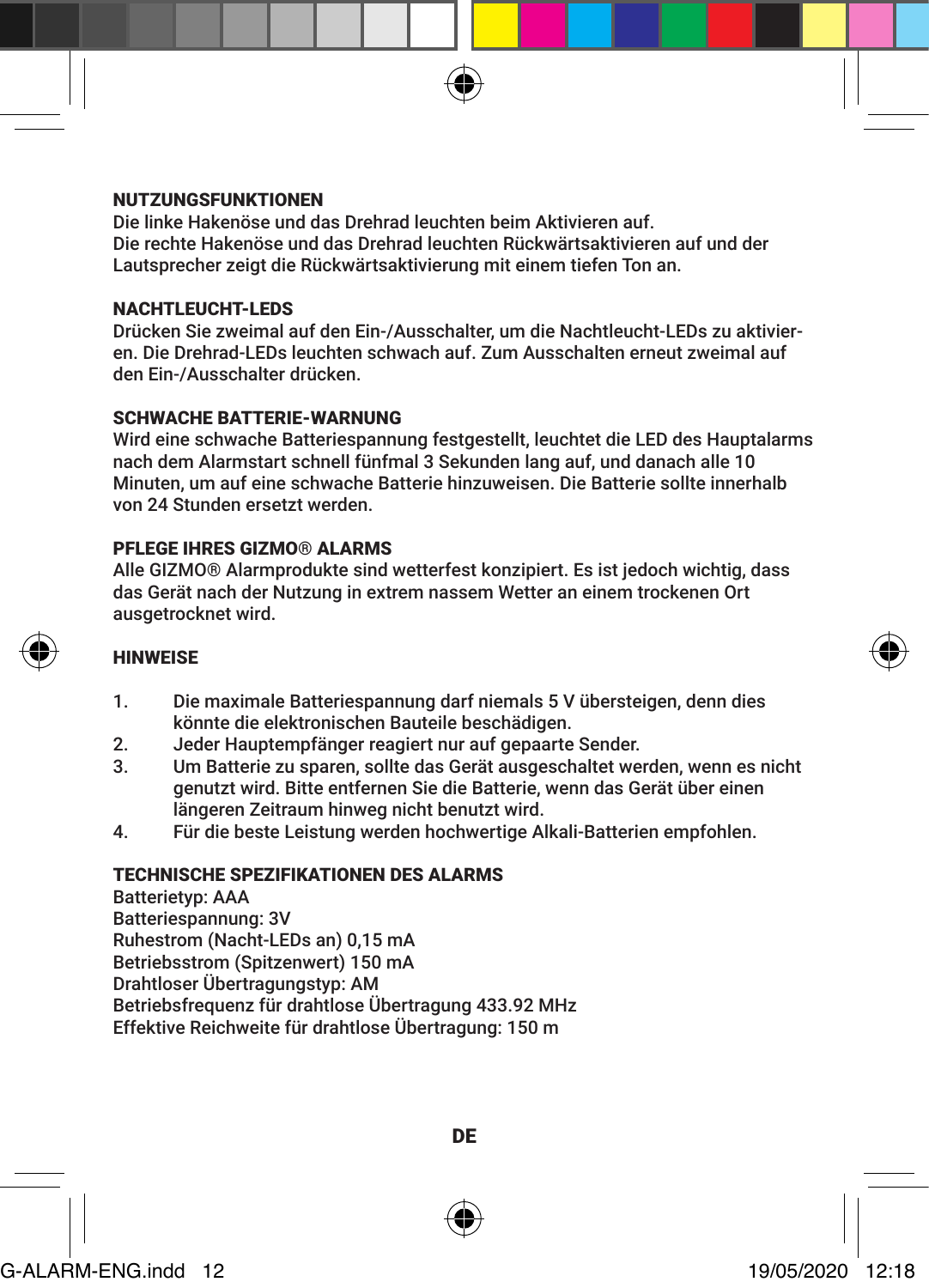

# DÉTECTEUR DE TOUCHE GIZMO NOTICE D'EMPLOI

# BIENVENUE

Félicitations. Nous vous remercions d'avoir acheté le nouveau détecteur de touche GIZMO® de Sonik®. Nous sommes convaincus qu'il vous fournira de nombreuses années de bons et loyaux services dans le cadre de votre activité de pêche. Veuillez prendre le temps de lire cette notice d'emploi. Elle contient des conseils qui vous permettront de tirer les meilleures performances de votre détecteur de touche GIZMO®.

FR

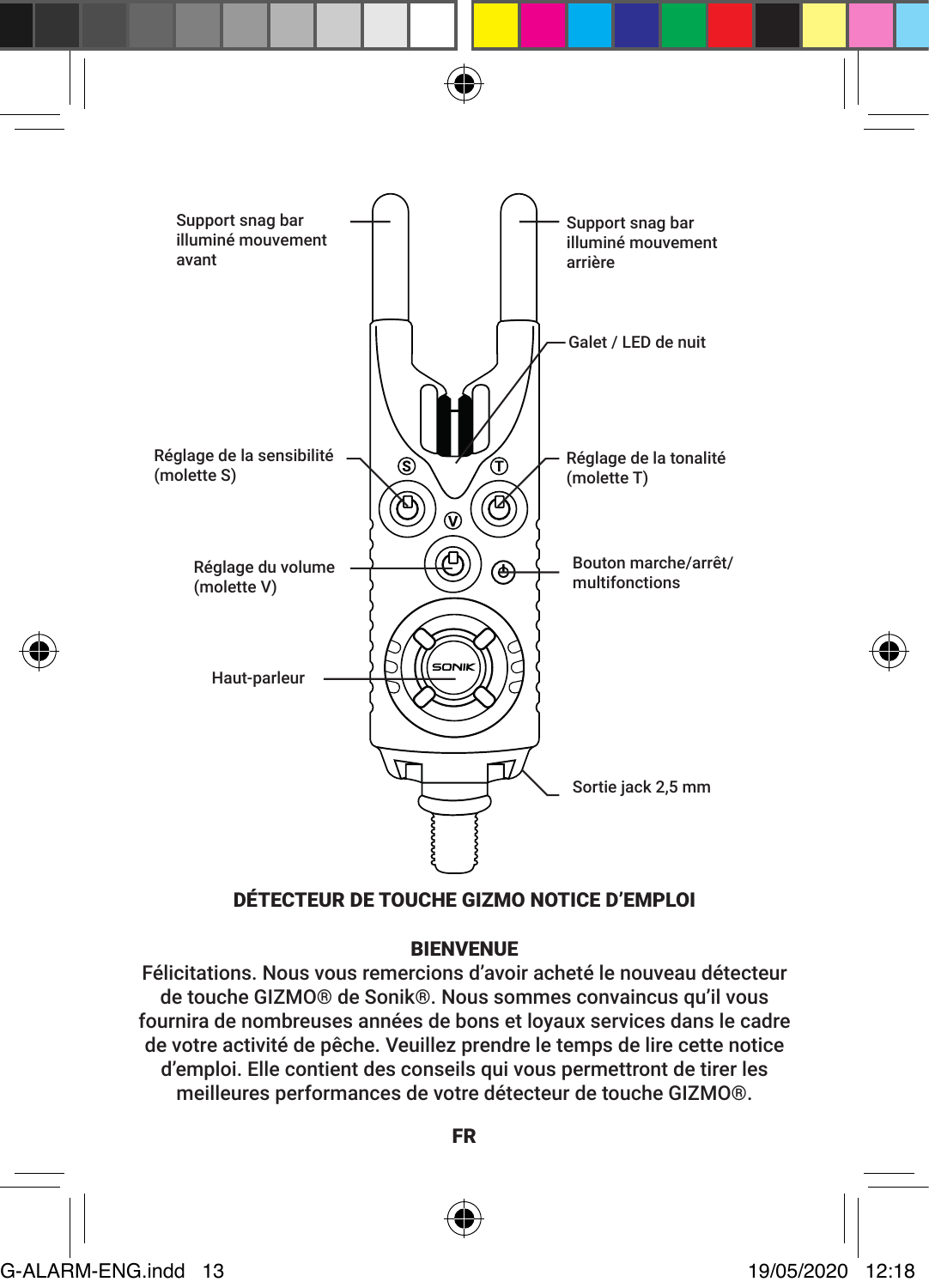# AVANT DE COMMENCER

Installation/remplacement des piles

Retirez le couvercle du compartiment des piles en le faisant glisser en douceur vers le bas. Insérez 2 piles AAA de 1,5 V en respectant la polarité indiquée sur les terminaux. L'alarme retentit si les piles sont insérées correctement. Remettez le couvercle du compartiment des piles à sa place en veillant à le refermer correctement.

# MARCHE/ARRÊT

Pour activer l'alarme, appuyez sur le bouton marche/arrêt et maintenez-le enfoncé. Les LED clignotent quatre fois.

Pour déactiver l'alarme, appuyez sur le bouton marche/arrêt et maintenez-le enfoncé. Les LED clignotent une fois.

# RÉGLAGE DU VOLUME

Pour régler le volume, tournez la molette V. Le premier réglage du volume est le mode silencieux.



# RÉGLAGE DE LA TONALITÉ

Pour régler la tonalité, tournez la molette T. Le haut-parleur émet la tonalité sélectionnée.

# RÉGLAGE DE LA SENSIBILITÉ

Pour régler la sensibilité, tournez la molette S.

#### MODE SILENCIEUX INTELLIGENT

Appuyez sur le bouton marche/arrêt pour activer le mode silencieux. Les supports snag bar illuminés clignotent en alternance pendant 30 secondes, puis l'alarme est réarmée automatiquement. Pour désactiver le mode silencieux, appuyez sur le bouton marche/arrêt à tout moment pendant ce délai de 30 secondes.

# PRISE D'EXTENSION

Située en dessous de l'alarme, elle est compatible avec la majorité des indicateurs lumineux dotés d'une sortie jack de 2,5 mm.





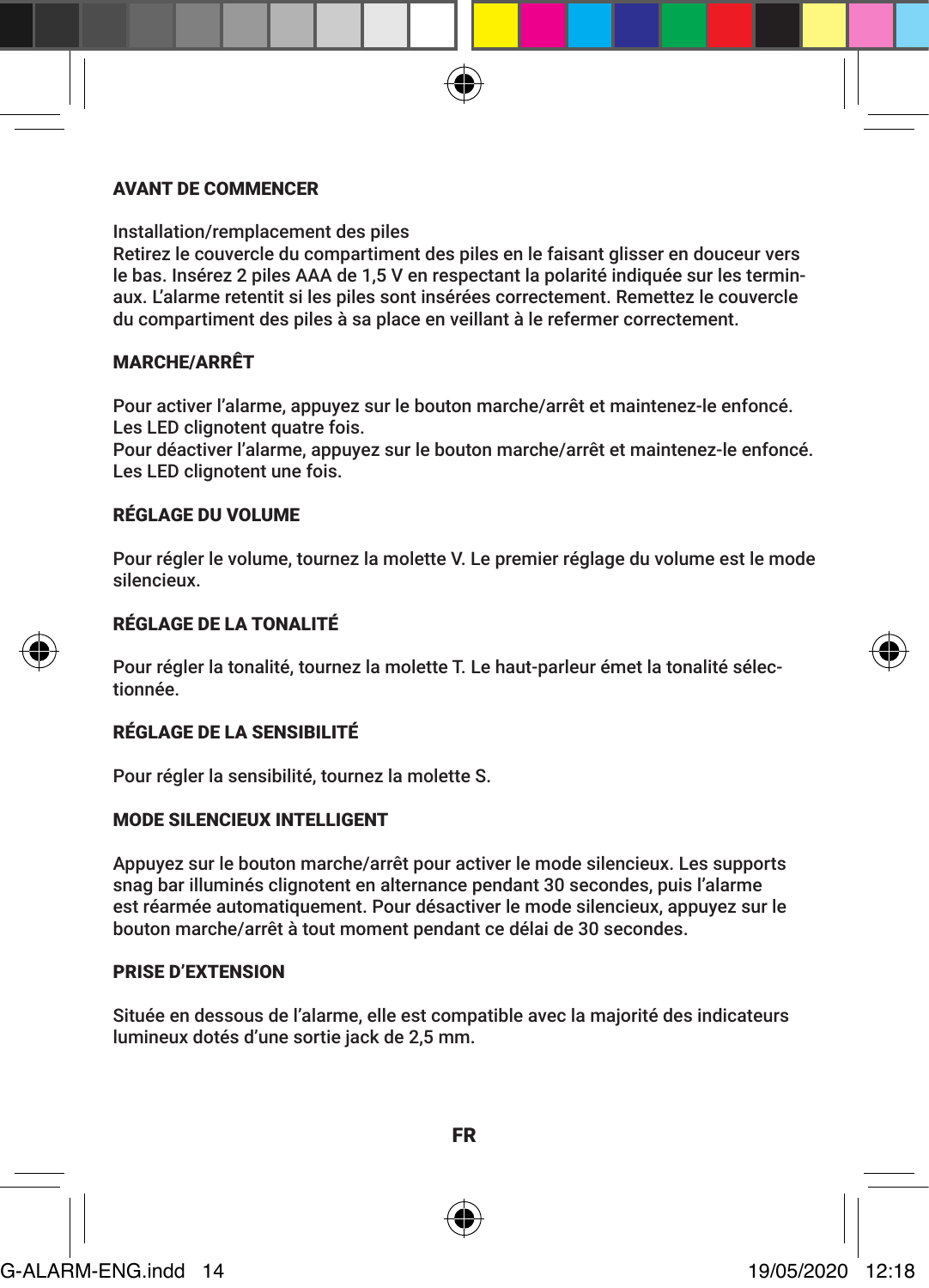# FONCTIONS PENDANT L'UTILISATION

Le support snag bar et le galet gauches s'allument en mouvement avant. Le support snag bar et le galet droits s'allument en mouvement arrière et une tonalité grave est émise par le haut-parleur pour indiquer l'activation de la descente.

# LED DE NUIT

Pour activer les LED de nuit, appuyez deux fois sur le bouton marche/arrêt. Les LED des galets s'allument et émettent une faible intensité lumineuse. Appuyez deux fois sur le bouton marche/arrêt pour désactiver.

# AVERTISSEMENT PILES DÉCHARGÉES

Si le système détecte une faible tension des piles, la LED de l'alarme principale clignote rapidement 5 fois, 3 secondes après le démarrage de l'alarme et une fois toutes les 10 minutes pour signaler que les piles sont déchargées. Il faudra remplacer les piles sous 24 heures.

# ENTRETIEN DE VOTRE ALARME GIZMO®

Toutes les alarmes GIZMO® ont une conception étanche. Toutefois, il est important après avoir utilisé l'appareil dans des conditions météorologiques extrêmement humides de le laisser sécher à l'extérieur.

# REMARQUES

- 1. La tension maximale des piles ne doit jamais dépasser 5 V, sinon il est possible que les composants électroniques soient endommagés.
- 2. Chaque récepteur principal répondra uniquement aux émetteurs apairés.<br>3. Pour économiser la durée de vie des piles, il faut désactiver l'alarme quai
- Pour économiser la durée de vie des piles, il faut désactiver l'alarme quand vous ne l'utilisez pas. Veuillez retirer les piles lorsque l'appareil n'est pas utilisé pendant des périodes de temps prolongées.
- 4. Il est recommandé d'utiliser des piles alcalines de bonne qualité pour obtenir les meilleures performances possibles.

# CARACTÉRISTIQUES TECHNIQUES DE L'ALARME

Type de pile : AAA Tension des piles : 3 V Courant de veille (DEL de nuit allumées) 0,15 mA Courant de service (niveau de pointe) : 150 mA Type de transmission sans fil : AM Fréquence de service de la transmission sans fil 433,92 MHZ Portée efficace de la transmission sans fil : 150 m







G-ALARM-ENG.indd 15 19/05/2020 12:18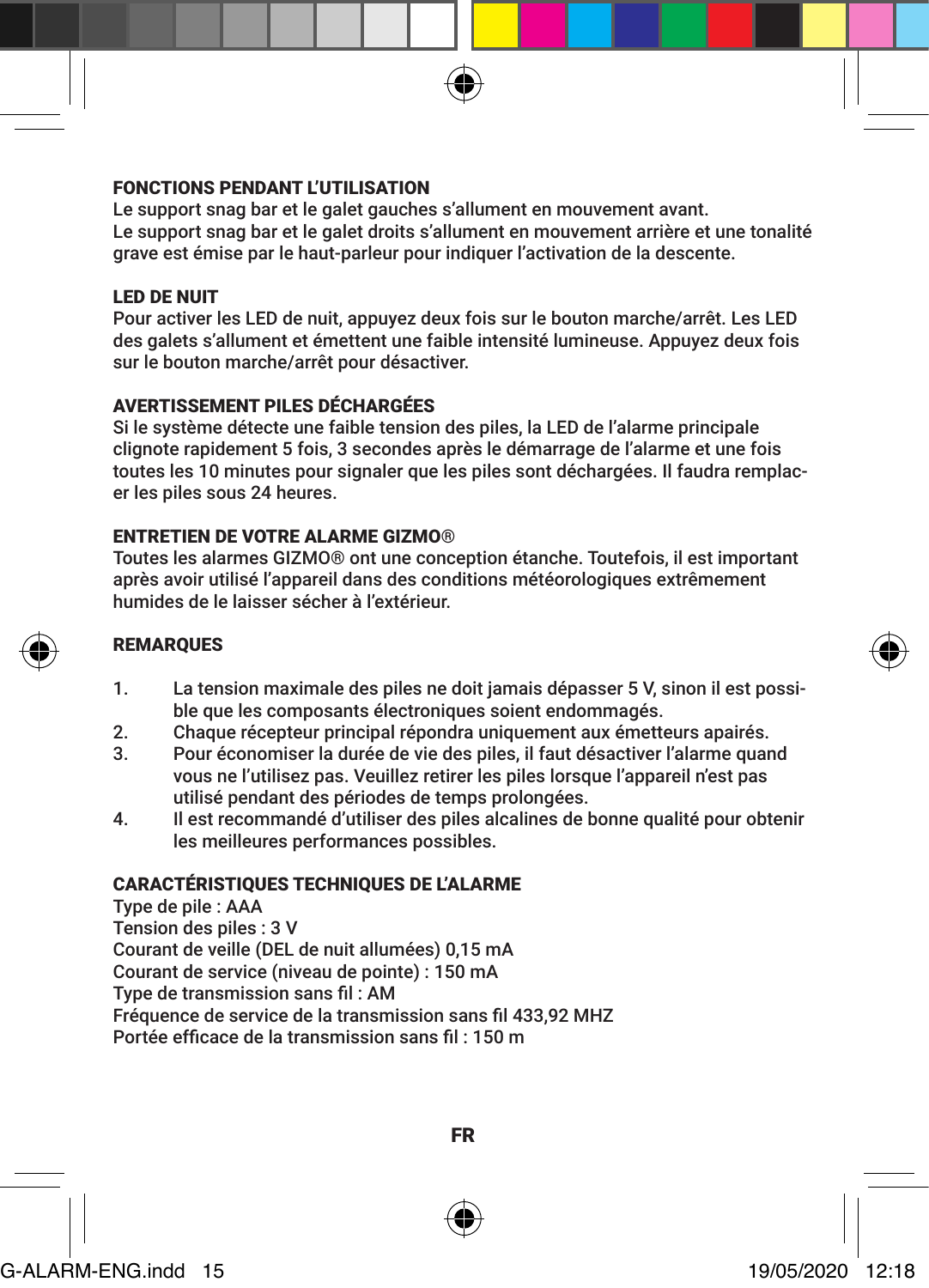

# ALARMA DE PIQUE GIZMO MANUAL DEL USUARIO

# BIENVENIDO

Enhorabuena y gracias por haber adquirido su nueva alarma de pique Sonik® GIZMO®. Estamos seguros de que le proporcionará muchos años de servicio leal para su pesca con caña. Tómese unos minutos para leer este manual. Los consejos que contiene le permitirán obtener el mejor rendimiento de su alarma de pique GIZMO®.

ES

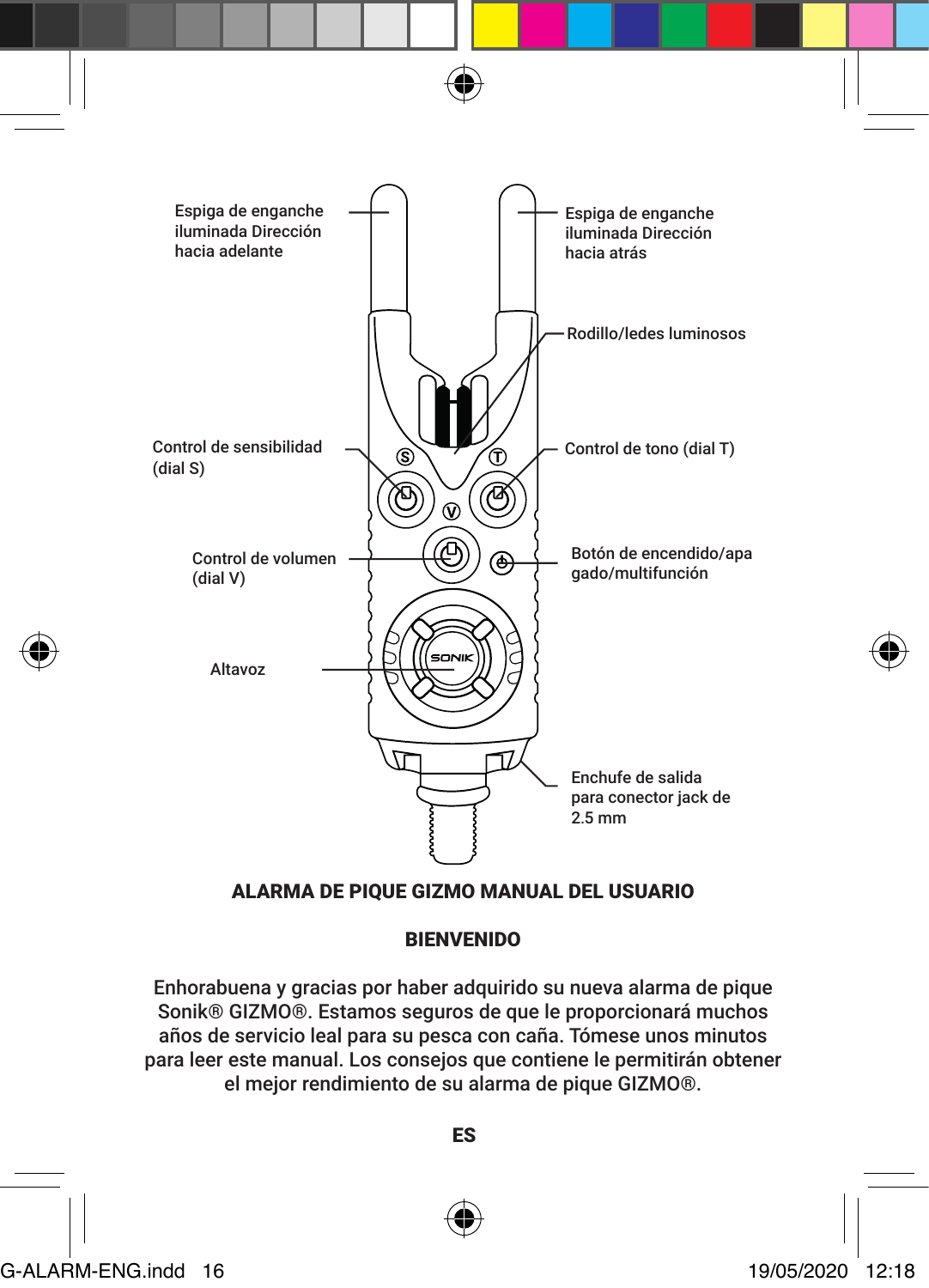# CÓMO COMENZAR

Cómo colocar y sustituir las pilas

Quite la tapa del compartimento de las pilas deslizándola con cuidado para retirarla de la carcasa. Inserte 2 pilas AAA de 1,5 V y observe la polaridad que se muestra en los terminales de conexión. El altavoz de la alarma sonará si las pilas están colocadas correctamente. Vuelva a colocar la tapa de las pilas y asegúrese de que se cierre en el lugar de manera efectiva.

# ENCENDIDO/APAGADO

Para encender la alarma, mantenga pulsado el botón de encendido/apagado. Los ledes parpadearán cuatro veces. Para apagar la alarma, mantenga pulsado el botón de encendido/apagado. Los ledes

parpadearán una vez.

# CONTROL DE VOLUMEN

Para regular el volumen, gire el dial V. El primer ajuste de volumen es en silencio.



# CONTROL DE TONO

Para regular el tono, gire el dial T. El altavoz reproducirá el tono seleccionado.

# CONTROL DE SENSIBILIDAD

Para regular la sensibilidad, gire el dial S.

# MODO INTELIGENTE DE SILENCIO

Pulse el botón de encendido/apagado para ingresar al modo silencio. Las espigas de enganche iluminadas alternarán su destello durante 30 segundos; a continuación, la alarma se rearmará automáticamente. Al pulsar el botón de encendido/apagado en cualquier momento durante 30 segundos, saldrá del modo silencio.

# ENCHUFE PROLONGADOR DE SALIDA

Se encuentra ubicado en la parte inferior de la alarma y es compatible con los indicadores más iluminados con una conexión para conector jack de 2,5 mm.



ES

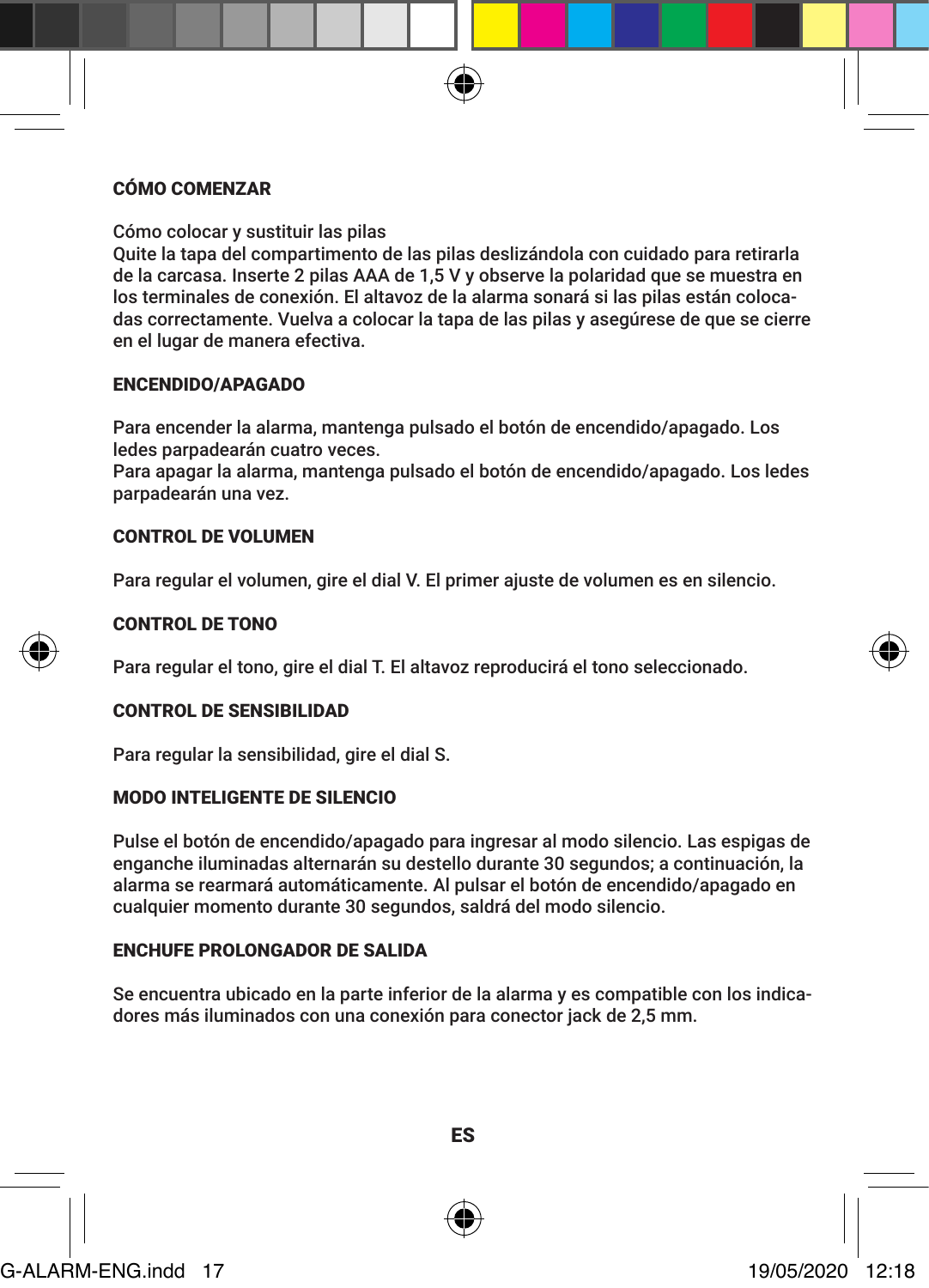# FUNCIONES EN USO

La espiga de enganche izquierda y el rodillo se iluminarán con la activación hacia adelante. La espiga de enganche derecha y el rodillo se iluminarán con la activación hacia atrás, y el altavoz sonará con un tono bajo en la activación de retroceso.

# LEDES LUMINOSOS

Para activar los ledes luminosos, pulse dos veces el botón de encendido/apagado. Los ledes del rodillo se iluminarán con un ajuste de brillo bajo. Pulse dos veces el botón de encendido/apagado para desactivarlos.

# ADVERTENCIA DE BATERÍA BAJA

Cuando se detecta que el voltaje de la batería está bajo, el led de la alarma principal parpadeará rápidamente 5 veces durante 3 segundos después de que se pone en funcionamiento la alarma y una vez cada 10 minutos para indicar que la batería está baja. Se deben sustituir las pilas dentro de las 24 horas.

# CUIDADOS DE SU ALARMA GIZMO®

Todos los productos de alarmas GIZMO® han sido diseñados para que sean impermeables. Sin embargo, es importante que, después de usarla en condiciones húmedas extremas, deje secar la unidad en interiores.

# NOTAS

- 1. El voltaje máximo de la batería nunca debe exceder los 5 V; de lo contrario, es posible que se dañen los componentes electrónicos.
- 2. Cada receptor principal responderá únicamente a los transmisores empareiados.
- 3. Para ahorrar batería, se debe apagar la alarma cuando no se la está utilizando. Quite las pilas si no utiliza la unidad durante periodos prolongados.
- 4. Se recomienda usar pilas alcalinas de buena calidad para un mejor rendimiento.

# ESPECIFICACIONES TÉCNICAS DE LA ALARMA

Tipo de pila: AAA Voltaje de batería: 3V Corriente de reposo (ledes de noche encendidos): 0,15 mA Corriente de funcionamiento (máximo nivel): 150 mA Tipo de transmisión inalámbrica: AM Frecuencia de funcionamiento de la transmisión inalámbrica: 433,92 MHz Alcance efectivo para la transmisión inalámbrica: 150 m



ES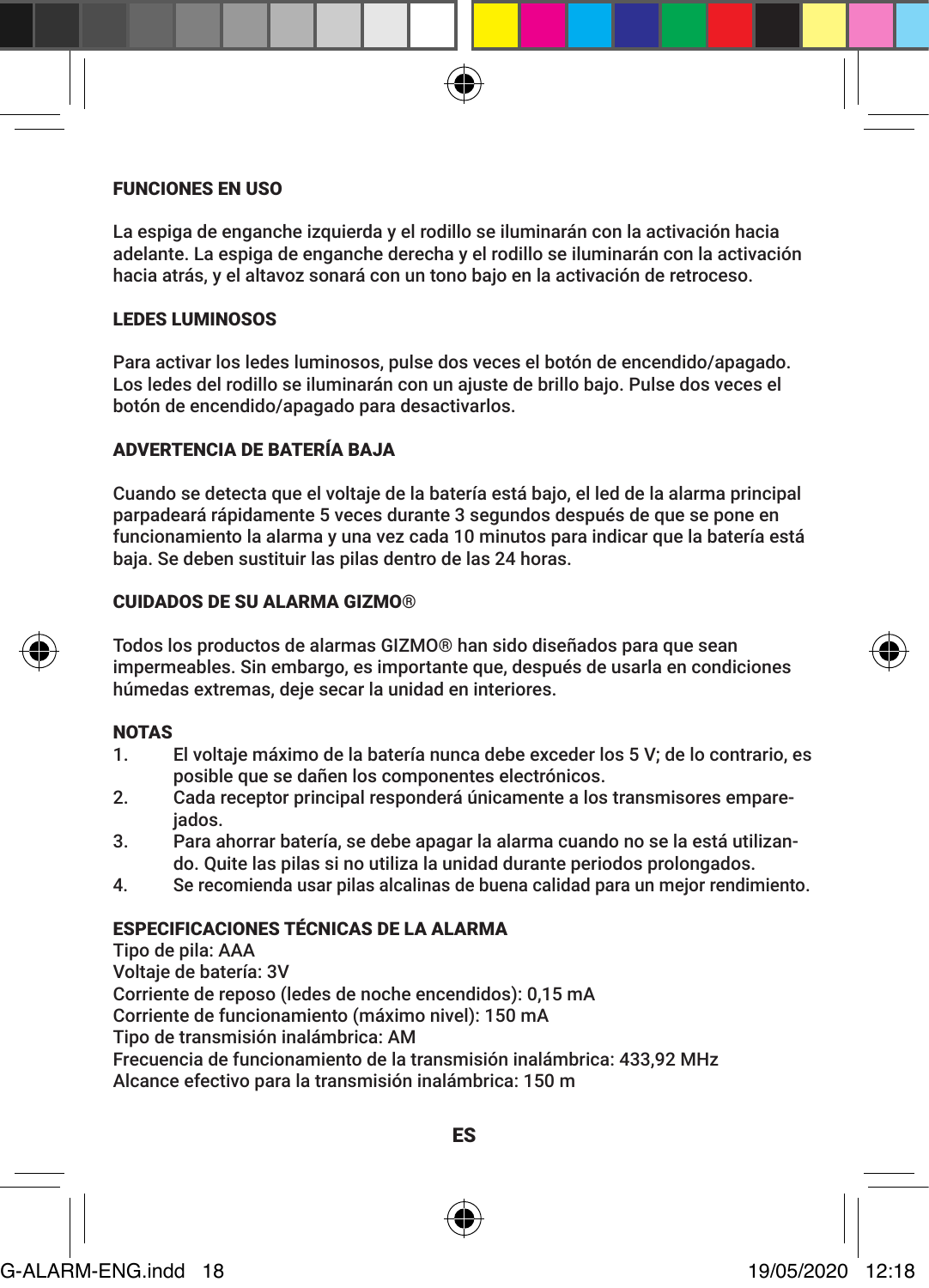

# SEGNALATORI DI ABBOCCATA GIZMO MANUALE D'USO

# BENVENUTO

Congratulazioni e grazie per aver acquistato I tuoi nuovi segnalatori Sonik® GIZMO®. Siamo certi che ti forniranno anni di fedele servizio durante le tue sessioni di pesca. Per favore prenditi qualche minuto per leggere questa breve guida. I consigli qui contenuti ti permetteranno di ottenere il massimo dai tuoi nuovi segnalatori GIZMO®.sygnalizatora brań GIZMO®.

IT



G-ALARM-ENG.indd 19 19/05/2020 12:18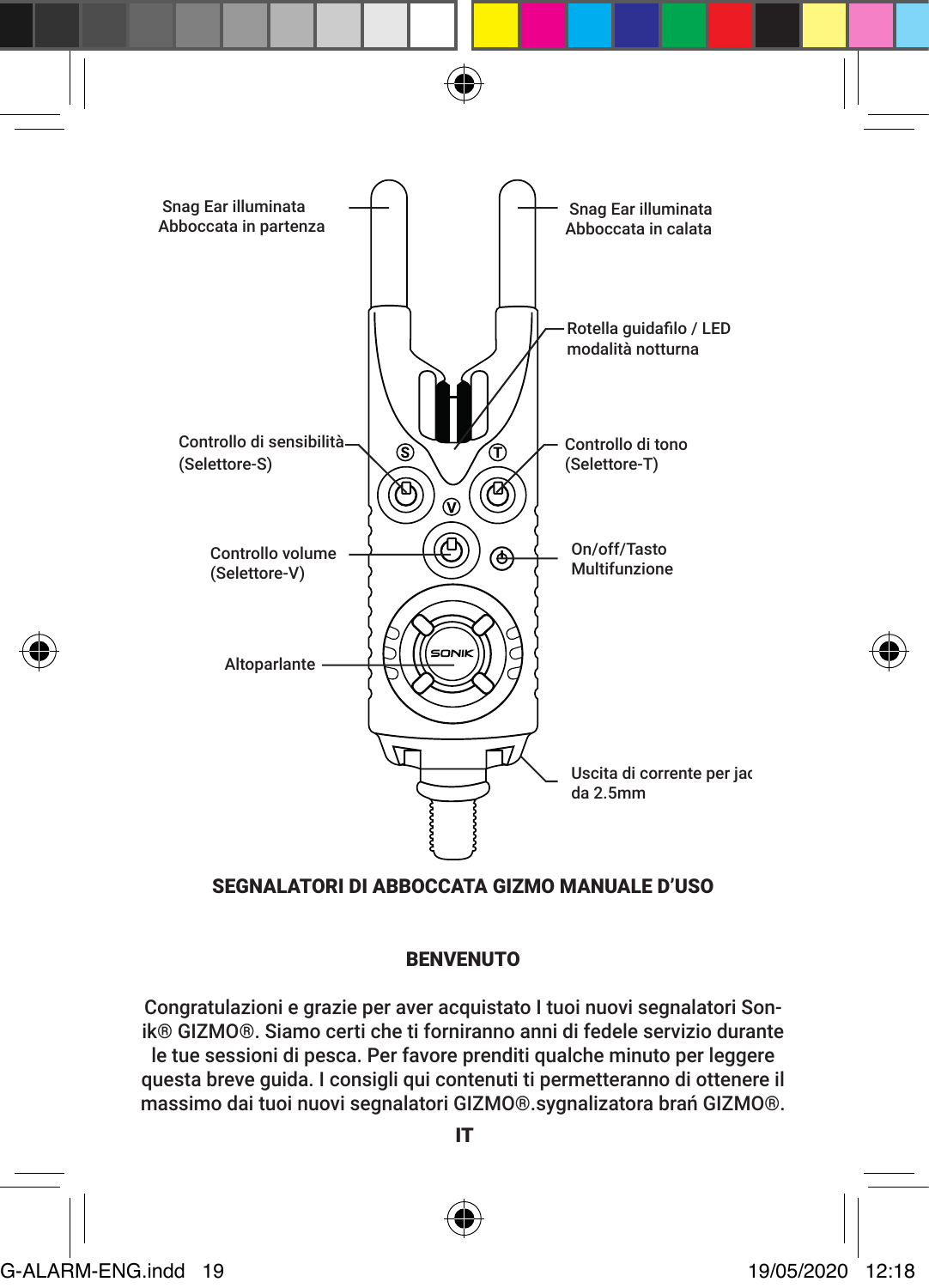#### INIZIAMO

#### Inserimento batterie/Sostituzione

Rimuovere il coperchio del vano batterie facendolo scorrere verso il basso per rimuoverlo dall'alloggiamento. Inserire 3 batterie AAA da 1,5V facendo attenzione alle polarità indicate all'interno del vano batterie. L'altoparlante dell'avvisatore suonerà quando le batterie sono inserite correttamente. Rimettere il coperchio del vano batterie in posizione assicurandosi che si chiuda correttamente.

# ACCENSIONE/SPEGNIMENTO

Per accendere il segnalatore, premere e tenere premuto il pulsante on/off; il LED lampeggerà quattro volte.

Per spegnere il segnalatore, premere e tenere premuto il pulsante on/off; il LED lampeggerà una volta.

#### CONTROLLO VOLUME

Per regolare il volume, girare il selettore-V. La prima posizione del selettore è silenzioso.

#### CONTROLLO DEL TONO

Per regolare il tono, girare il selettore- T. l'altoparlante suonerà il tono selezionato.

# CONTROLLO SENSIBILITA'

Per regolare la sensibilità, ruotare il selettore-S.

# MODALITA' MUTO INTELLIGENTE

Premere il pulsante on/off per entrare in modalità muto. Le snag ears illuminate lampeggeranno alternatamente per 30 secondi dopo di chè il segnalatore tornerà automaticamente in modalità volume. Premere il pulsante on/off in qualunque momento durante i 30 secondi per uscire dalla modalità muto.

# PRESA DI ALIMENTAZIONE

Collocata nel lato inferiore del segnalatore è compatibile con la maggior parte degli indicatori luminosi con connettore jack da 2.5mm.



IT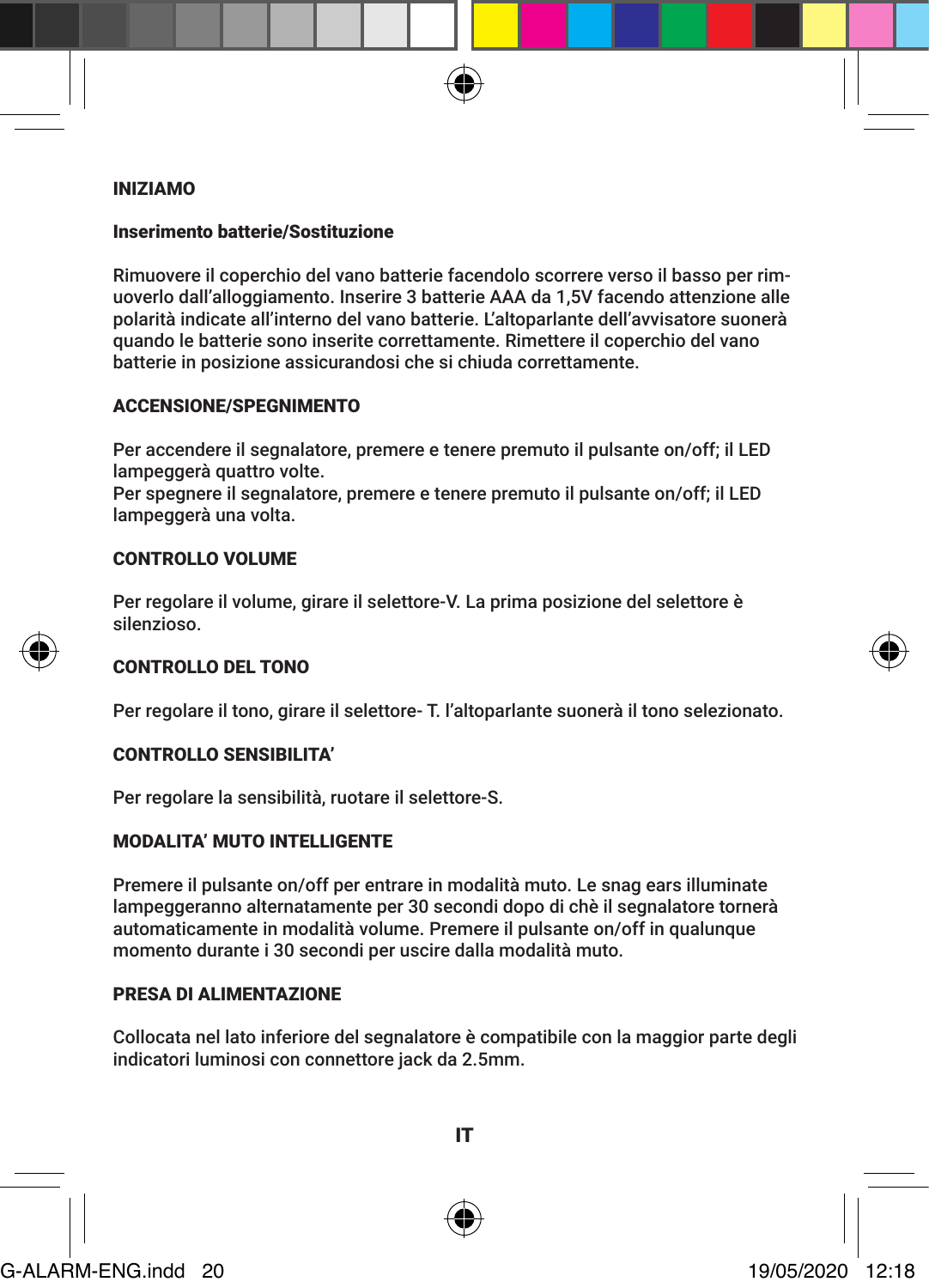

# FUNZIONI IN USO

La snag ear di sinistra e la rotella si illumineranno con una mangiata in partenza. La snag ear di destra e la rotella si illumineranno con una mangiata in calata e l'altoparlante suonerà con un tono più basso dopo una mangiata in calata.

# MODALITA' ILLUMINAZIONE NOTTURNA

Per attivare la modalità di illuminazione notturna premere due volte il pulsante on/ off. Il LED della rotella si illuminerà con una luce a bassa intensità. Premere due volte il pulsante on/off per disattivare la modalità notturna.

# AVVISO BATTERIE SCARICHE

Quando viene rilevato un basso voltaggio delle batterie il LED principale dell'avvisatore lampeggerà 5- volte, 3-secondi dopo l'accensione dell'avvisatore e ona volta ogni 10 minuti per segnalare le batterie scariche. Le batterie andranno sostituite entro 24 ore.

# CURA DEI TUOI AVVISATORI GIZMO®

Tutti gli avvisatori GIZMO® sono stati progettati per essere resistenti alle intemperie. Comunque, è importante che dopo l'uso in condizioni di umidità estreme si lascino gli avvisatori ad asciugare in casa.

# **NOTE**

- 1. La tensione massima delle batterie non deve mai superare i 5V o I componenti elettronici potrebbero venire danneggiati.
- 2. Ogni centralina ricevente risponderà solo a segnalatori associati.<br>3. Per preservare la vita delle batterie: I segnalatori devono essere s
- 3. Per preservare la vita delle batterie; I segnalatori devono essere spenti quando non sono in uso. Per favore rimuovere le batterie dai segnalatori quando questi non vengono utilizzati per lunghi periodi.
- 4. L'utilizzo di batterie alkaline di buona qualità è raccomandato per avere le migliori prestazioni.

# SPECIFICHE TECNICHE DEL SEGNALATORE.

Tipo di batterie: AAA Tensione delle batterie: 3V Corrente in standby (LED notturno acceso) 0.15mA Corrente di funzionamento (picco massimo): 150mA Tipo di trasmissione Wireless: AM Frequenza operativa della trasmissione Wireless: 433.92 MHz Distanza massima per la trasmissione wireless: 150m

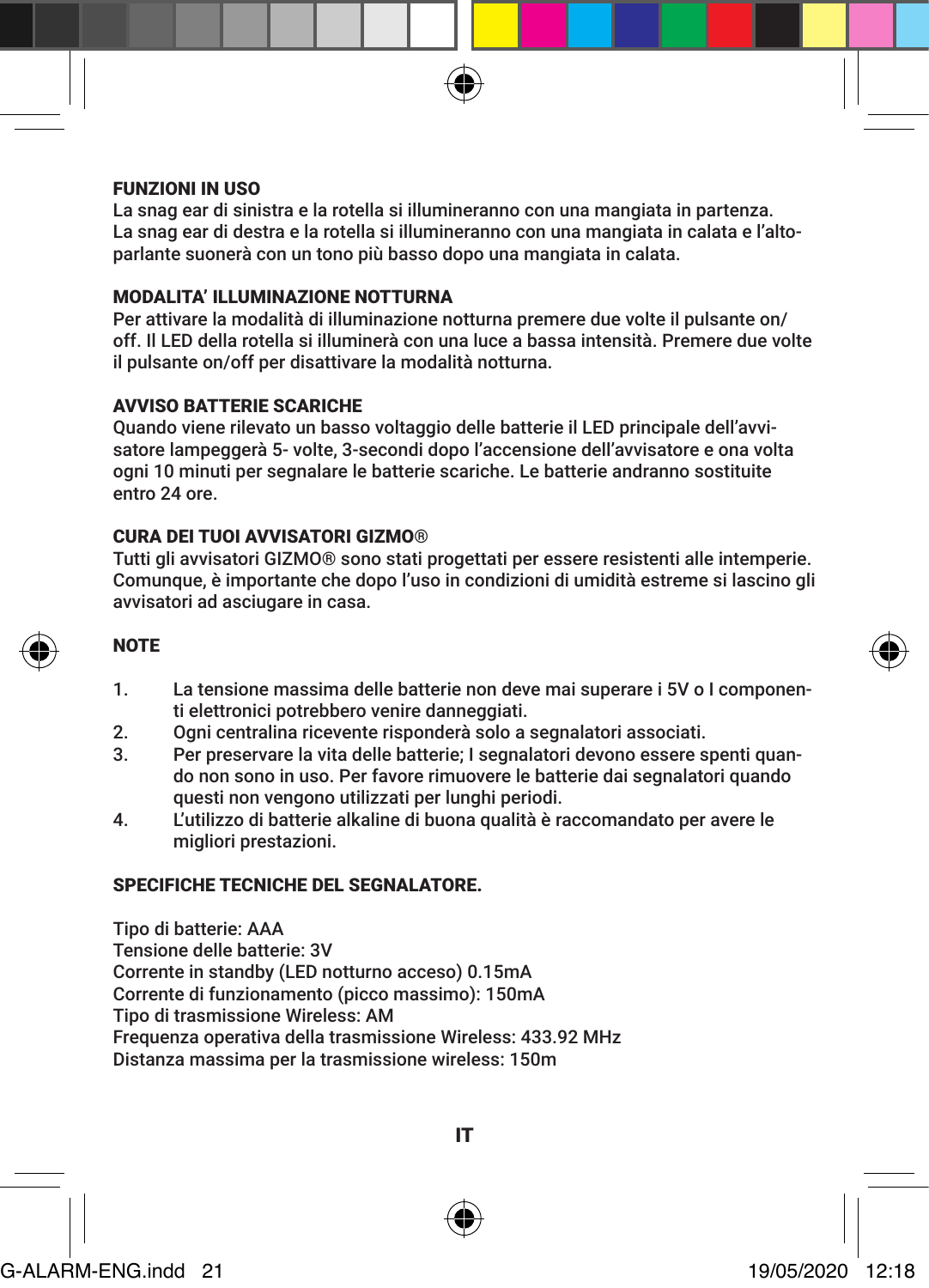

# SYGNALIZATOR BRAŃ GIZMO INSTRUKCJA OBSŁUGI

# WITAMY

Dziękujemy za zakup nowego sygnalizatora brań Sonik® GIZMO®. Jesteśmy przekonani, że będzie dobrze służył przez wiele lat wędkowania. Prosimy o zapoznanie się z tą instrukcją obsługi. Zawarte w niej informacje umożliwiają, jak najpełniejsze wykorzystanie możliwości sygnalizatora brań GIZMO®.

PL



G-ALARM-ENG.indd 22 19/05/2020 12:18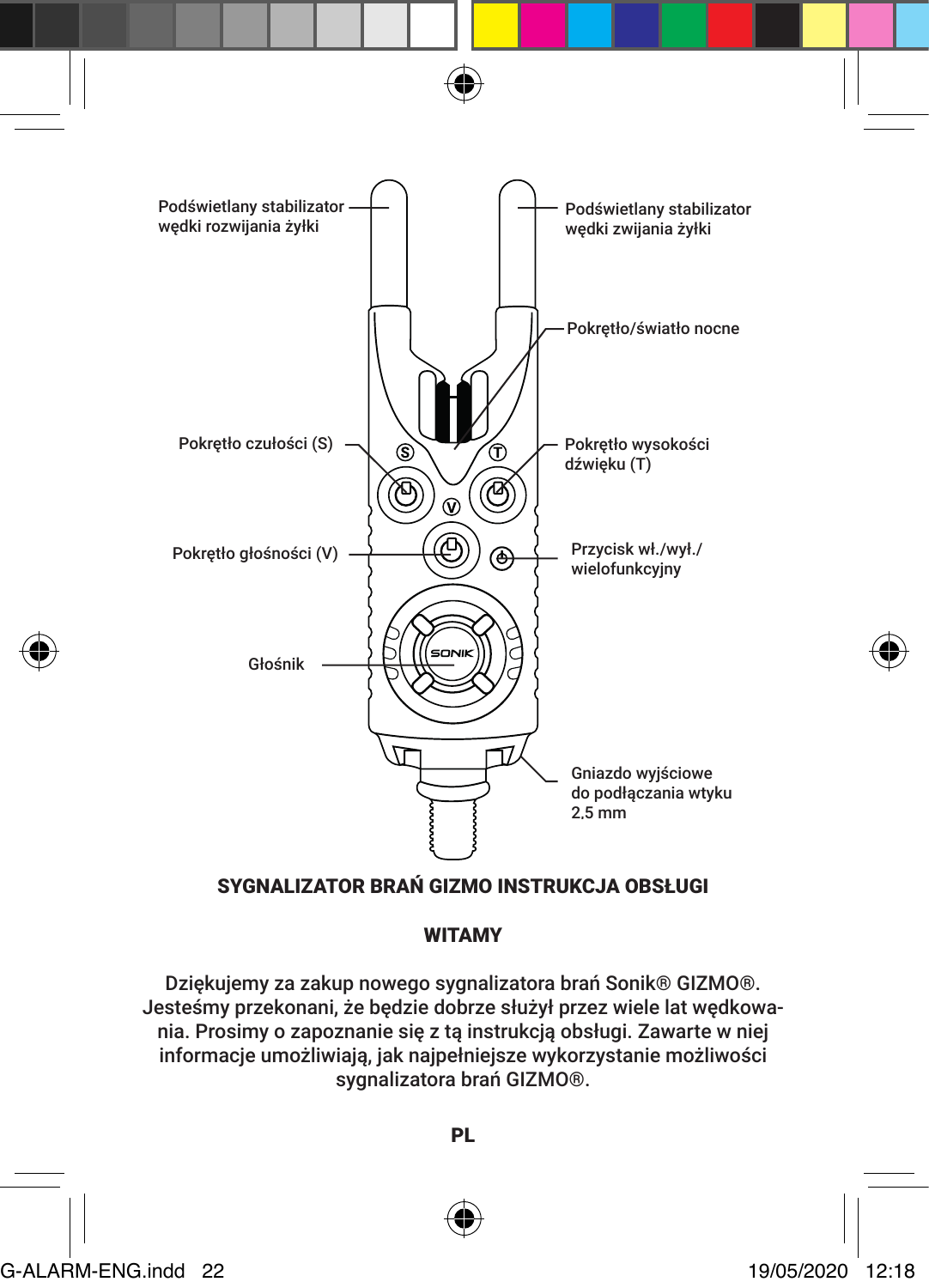#### WPROWADZENIE

Wkładanie/wymiana baterii

Usuń pokrywę komory na baterie, przesuwając ją delikatnie w dół, aby zdjąć ją z obudowy urządzenia. Włóż dwie baterie AAA 1,5 V z zachowaniem prawidłowej biegunowości zgodnie z oznaczeniami na stykach. Po poprawnym włożeniu baterii zostanie wyemitowany sygnał dźwiękowy. Załóż pokrywę komory na baterie, upewniając się, że zatrzaśnie się na miejscu.

# WŁĄCZANIE/WYŁĄCZANIE

Aby włączyć sygnalizator, naciśnij przycisk wł./wył. i przytrzymaj go. Wskaźnik zamiga cztery razy. Aby wyłączyć sygnalizator, naciśnij przycisk wł./wył. i przytrzymaj go. Wskaźnik zamiga jeden raz.

# USTAWIANIE GŁOŚNOŚCI

Aby dostosować głośność, obróć pokrętło V. Pierwsze ustawienie głośności odpowiada zerowemu poziomowi głośności dźwięku.



# USTAWIANIE WYSOKOŚCI DŹWIĘKU

Aby dostosować wysokość dźwięku, obróć pokrętło T. Z głośnika zostanie wyemitowany dźwięk o wybranej wysokości.

# USTAWIANIE CZUŁOŚCI

Aby dostosować czułość, obróć pokrętło S.

#### TRYB INTELIGENTNEGO WYCISZANIA

Naciśnij przycisk wł./wył., aby włączyć tryb wyciszenia. Podświetlane stabilizatory wędki będą migać naprzemiennie przez 30 sekund, a następnie dźwięk sygnalizatora zostanie włączony ponownie. Naciśnięcie przycisku wł./wył w dowolnym momencie w ciągu 30 sekund spowoduje zakończenie trybu wyciszenia.

# GNIAZDO ROZSZERZENIA

Gniazdo na spodzie sygnalizatora jest zgodne z większością wskaźników wyposażonych w kabel z wtykiem 2,5 mm.



G-ALARM-ENG.indd 23 19/05/2020 12:18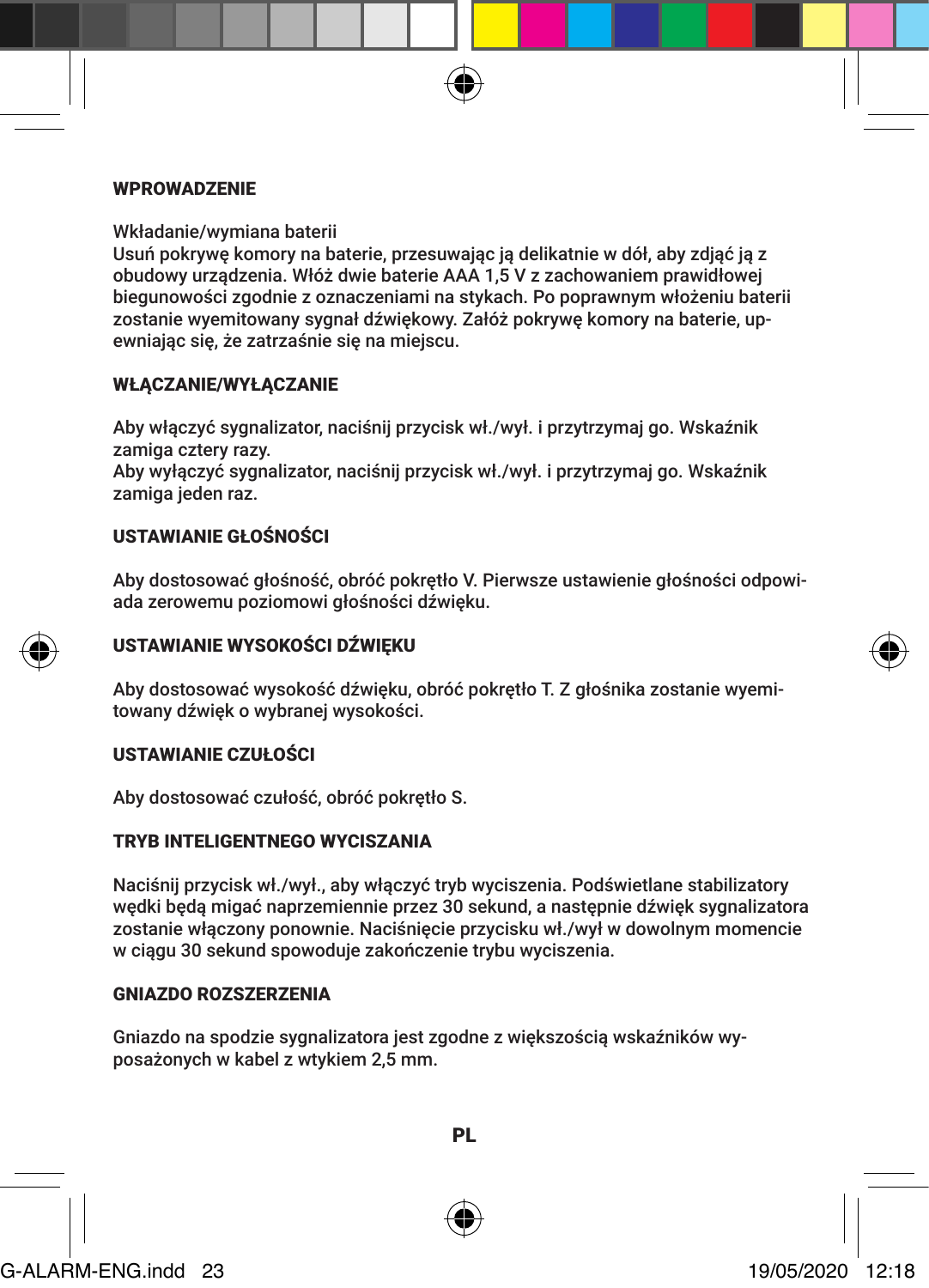# FUNKCJE UŻYTECZNE

Lewy stabilizator wędki i pokrętło będą świecić podczas rozwijania żyłki. Natomiast w przypadku zwijania świecić będą prawy stabilizator wędki i pokrętło. Poluzowywanie żyłki jest sygnalizowane sygnałem dźwiękowym o niskiej wysokości.

# ŚWIATŁO NOCNE

Aby włączyć światło nocne, dwa razy naciśnij przycisk wł./wył. Wskaźnik pokrętła zacznie świecić z niską jasnością. Naciśnij dwa razy przycisk wł./wył., aby je wyłączyć.

# OSTRZEŻENIE O NISKIM POZIOMIE NAPIĘCIA BATERII

Jeżeli zostanie wykryty niski poziom napięcia baterii, główny wskaźnik sygnalizatora zamiga szybko pięć razy po trzech sekundach od uruchomienia, a potem co 10 minut, aby sygnalizować niski poziom napięcia baterii. Baterie należy wymienić w ciągu 24 godzin.

# CZYSZCZENIE SYGNALIZATORA GIZMO®

Wszystkie sygnalizatory GIZMO® są wodoodporne. Jednak po każdym użyciu w warunkach dużej wilgotności należy zostawić urządzenie w pomieszczeniu w celu jego wysuszenia.

# UWAGI

- 1. Maksymalne napięcie baterii nie powinno przekraczać 5 V. W przeciwnym razie może spowodować uszkodzenia podzespołów.
- 2. Każdy główny odbiornik będzie odpowiadać tylko do sparowanych nadajników.
- 3. Aby oszczędzać energię baterii, sygnalizator należy wyłączyć, gdy nie jest używany. Jeżeli urządzenie nie będzie używane przez długi czas, wyjmij z niego baterie.
- 4. Aby uzyskać jak najdłuższy czas pracy na bateriach, zaleca się używanie dobrej jakości baterii alkalicznych.

# DANE TECHNICZNE SYGNALIZATORA

Typ baterii: AAA Napięcie baterii: 3 V Prąd w trybie oczekiwania (wł. światło nocne): 0,15 mA Prąd roboczy (wartość szczytowa): 150 mA Typ transmisji bezprzewodowej: AM Częstotliwość robocza transmisji bezprzewodowej: 433,92 MHz Zasięg skuteczny transmisii bezprzewodowej: 150 m



PL